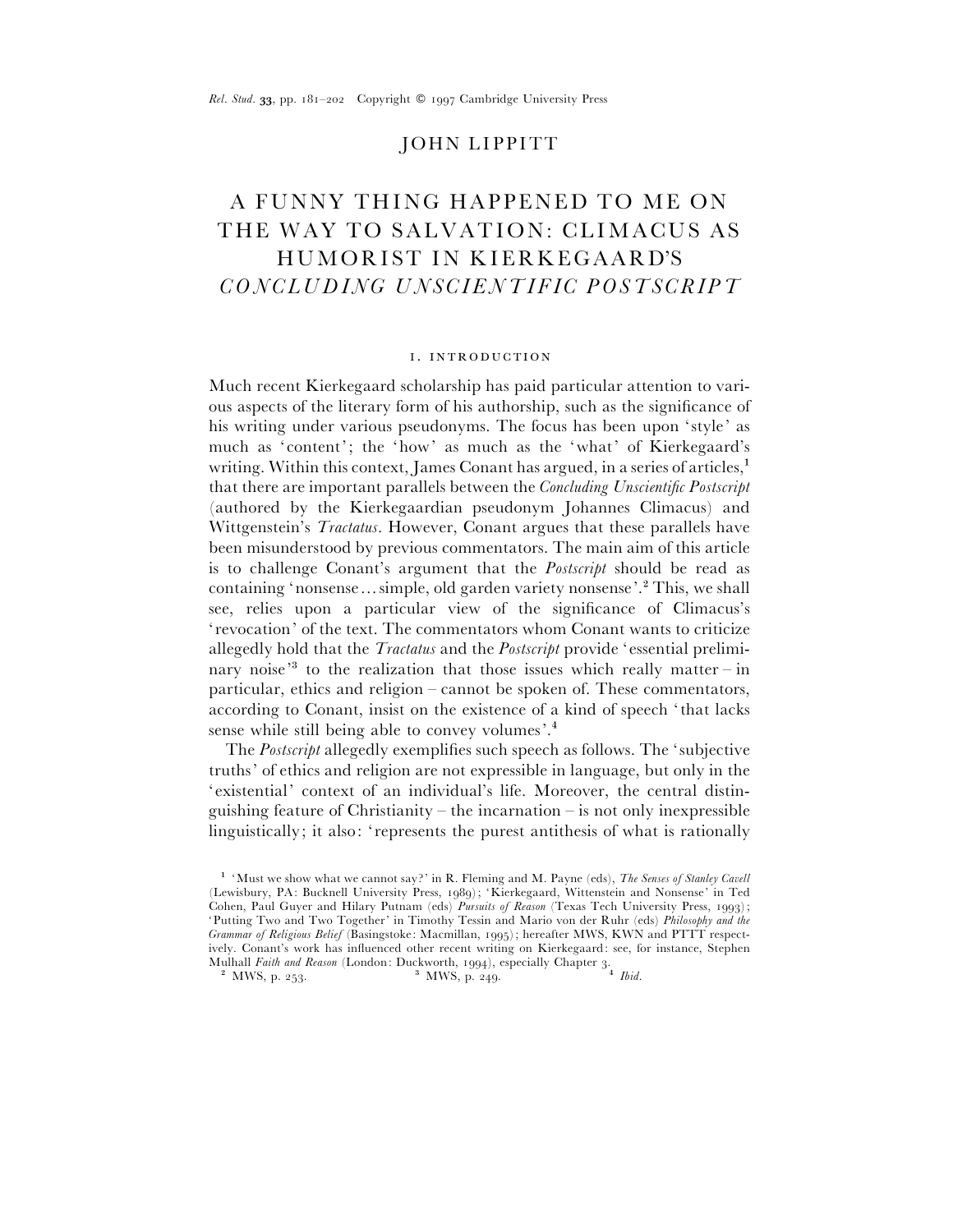comprehensible. It presents us with the extremest form of nonsense. Notice… the importance of ascribing… an underlying conception of a hierarchy of nonsense.)... [T]he absolute paradox [of the incarnation] can be identified as *the* paradox precisely because it is *absolutely* incomprehensible. Such a paradox presents the ultimate spur to faith, for in its attempt to assimilate the paradox the understanding will recurrently crucify itself and momentarily liberate us from any interference on its part in our relation to God.<sup>5</sup> Though the absolute paradox cannot be stated directly, we can point to its possible existence 'by demarcating the scope of the understanding and delineating its ultimate limits'.' No author can 'directly *say* anything of meaningful religious import to us'; hence Climacus's need to ' revoke' the text, through which he 'jettisons the entire structure he has previously constructed, leaving us with a silence in which we are allegedly supposed to be able to discern the distilled content of his project to indirectly communicate to us the nature of the truth of Christianity'.<sup>7</sup>

Conant, by contrast, argues that speech which 'lacks sense while still being able to convey volumes' is impossible. For Conant, when Climacus and Wittgenstein each claim, at the end of their respective books, that their work is nonsense (in Climacus's case, this is the job allegedly performed by the ' revocation' of the text in the 'Appendix'), they mean what they say; what they have each spent the previous pages saying is *plain* nonsense; not, as many commentators have assumed, nonsense which is somehow profound.

## 2. CLIMACUS'S REVOCATION

To tackle this issue, we clearly need to focus upon Climacus's ' revocation'. As mentioned above, this takes place in an 'Appendix' to the *Postscript* entitled 'An Understanding with the Reader'. Its form is as follows. Climacus asserts that, although the book is about becoming a Christian, he is not himself a Christian; rather, he says, he is 'a humorist; satisfied with his circumstances at the moment, hoping that something better will befall his lot, he feels especially happy, if worst comes to worst, to be born in this speculative, theocentric century' (CUP  $617$ ).<sup>8</sup> The humorist has nothing to teach, unlike ' speculative thinkers and great men with matchless discoveries' (*ibid*.). Hence the book 'is about myself, simply and solely about myself'; in particular, it is about how Climacus can relate himself to that 'highest good in store that is called an eternal happiness' and which Christianity promises. It

<sup>&</sup>amp;<sup>5</sup> *Ibid*. <sup>6</sup> *Ibid*. <sup>6</sup> *Ibid*. <sup>7</sup> *Ibid*. ن<br>0

Quotations which I make from *Concluding Unscientific Postscript* are from the translation by Howard V. and Edna H. Hong (Princeton: Princeton University Press,  $1992$ ). The only exceptions to this are when I 'requote' something already quoted by Conant. In these cases, since Conant quotes from the older translation by David F. Swenson and Walter Lowrie (Princeton: Princeton University Press, 1941), I have, when ' requoting', used this translation too; while nevertheless also giving a reference to the place in Hong and Hong where the relevant passage can be found.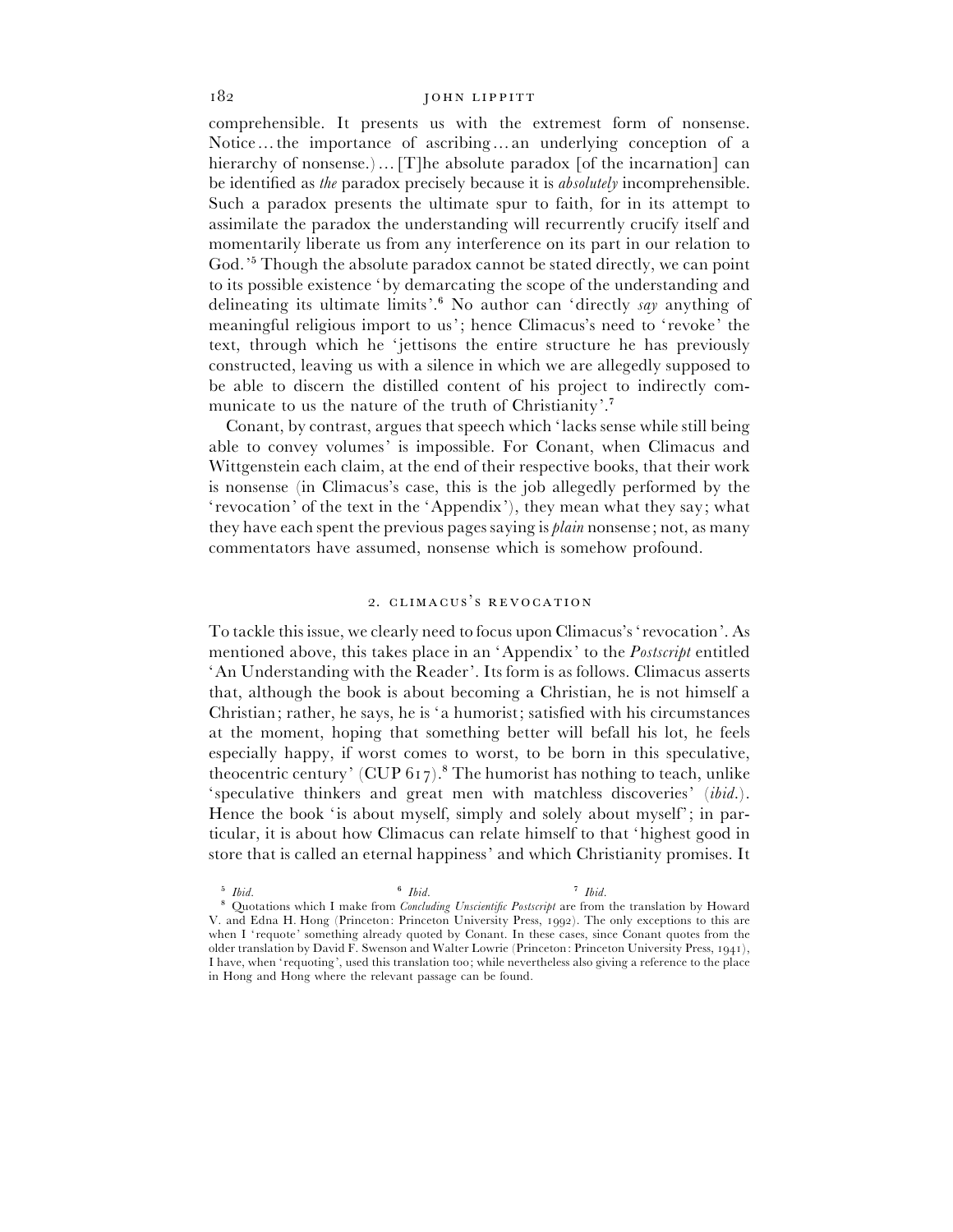is against this background that Climacus claims that his book is ' superfluous' (CUP  $618$ ); that it should not be appealed to *(ibid.)*; and that he 'has no opinion' ('except that it must be the most difficult of all to become a Christian'  $(CUP 619)$ . Then comes these oft-quoted lines:

Just as in Catholic books, especially from former times, one finds a note at the back of the book that notifies the reader that everything is to be understood in accordance with the teaching of the holy universal mother Church, so also what I write contains the notice that everything is to be understood in such a way that it is revoked [*tilbagekaldt*], that the book has not only a conclusion [*Slutning*] but has a revocation  $[Tilbagekaldelse^9]$  to boot  $(CUP 619).^{10}$ 

## 3. HOW SHOULD WE READ THE 'REVOCATION'?

Our concern here is how this revocation is to be taken. Conant castigates 'most commentators' for 'simply neglect[ing]' the remarks in which Climacus's 'revocation' appears.<sup>11</sup> The issue, I shall aim to show in what follows, is not whether or not we should neglect it – clearly we should not – but of the *way* in which we should read it; and the relative importance we should attach to it. In this second article, Conant suggests that he agrees with this: 'I am inclined to think that one will not be in a position to understand either of these books until one has a satisfying account of the spirit in which, in each case, this revocation is intended.<sup>'12</sup> But we shall disagree as to what this 'spirit' is.

How, then, should the revocation be read ? Note that, after mentioning his 'imaginary reader', Climacus remarks of this 'most pleasant of all readers' that: 'He can understand that to write a book and revoke it is not the same as refraining from writing it, that to write a book that does not demand to be important for anyone is still not the same as letting it be unwritten' (CUP  $621$ ). And he goes on to 'stress a certain honesty that forbids me to parrot what I am unable to understand… an honesty that in turn comforts me and arms me with a more than ordinary sense of the comic and a certain capacity for making ludicrous what is ludicrous' (CUP  $622$ ).

It is important to understand the above if we are to understand the ' spirit in which the revocation is intended'. As a preliminary, we should observe that Conant is at times unclear as to exactly what Climacus is supposed to be revoking. He claims that the text provides a ladder which, as with the *Tractatus*, we should simply throw away once we have ascended it. So is

<sup>\*</sup> Tilbagekaldelse: '1) recall; 2) revocation, recantation, retraction, withdrawal; 3) cancellation, annulment, repeal' (Hermann Vinterberg and C. A. Bodelsen (eds) *Dansk*-*Engelsk Ordbog* (Copenhagen: Gyldendalske Boghandel Nordisk Forlag, 1956)).

<sup>&</sup>lt;sup>10</sup> I have modified the Hongs' translation slightly. In this passage, they translate *Slutning* as 'end'; I have, along with Swenson and Lowrie, gone for 'conclusion' because Climacus is here clearly referring back to the section immediately preceding the Appendix. This is also headed *Slutning* in the original text; and both sets of translators have labelled this section 'Conclusion'.<br><sup>11</sup> See MWS, p. 276n22.<br><sup>12</sup> KWN, p. 197.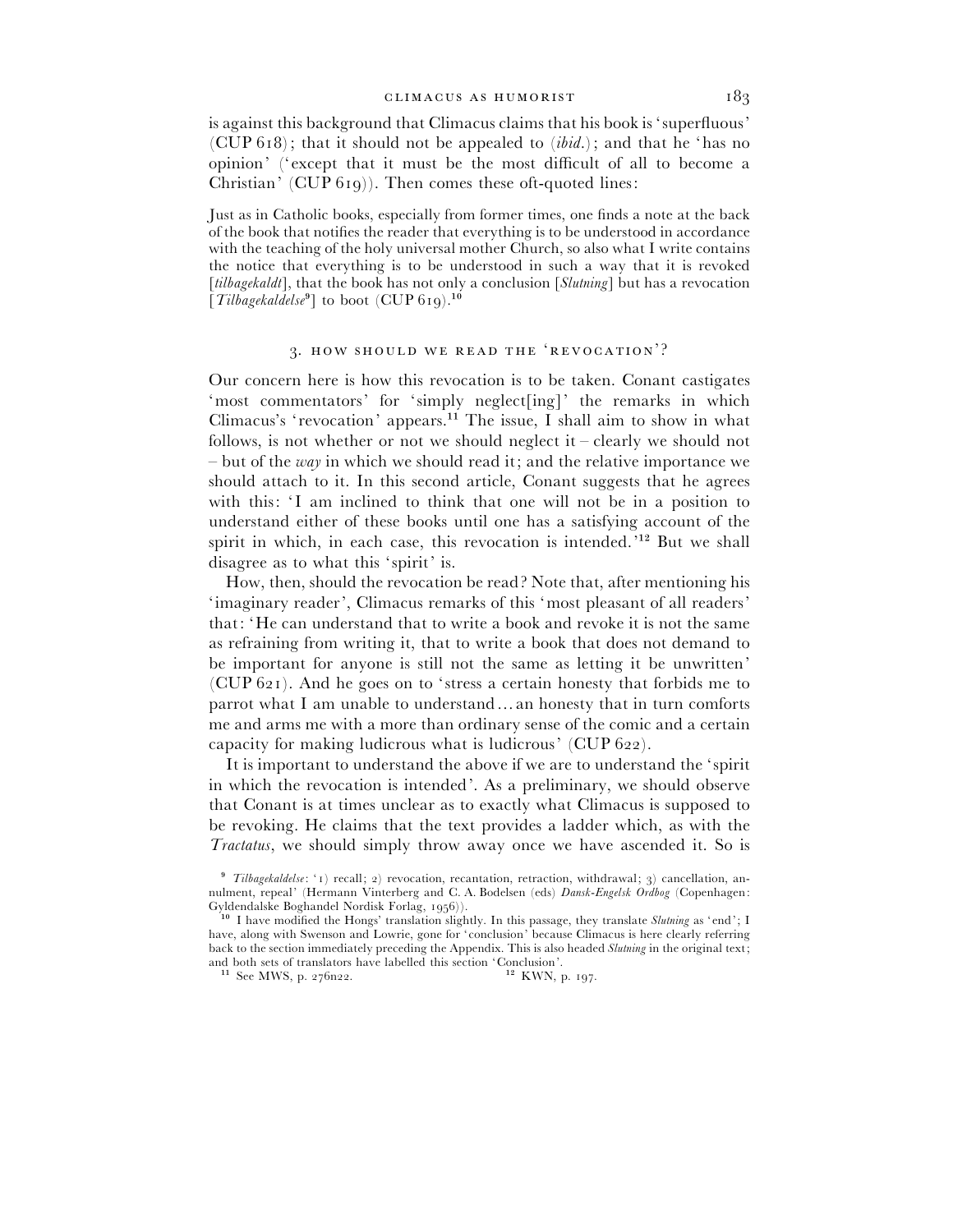Climacus supposed to be revoking the whole text? Sometimes, Conant does indeed seem to be saying this. For instance, at one point he claims that: 'The *only* insight these works wish to impart in the end – once the reader has climbed to the top of the ladder – is one about the reader himself: that he is prone to such illusions.'<sup>13</sup> (These illusions, we shall shortly see, are those which give us the impression that we are able to occupy a perspective from which we can grasp the Christian incarnation; that 'absolute paradox' which is maximally repellant to reason.) More precisely, Climacus is supposed to be revoking all but the 'frame'; those sections in which he allegedly provides 'directions' for how the text is to be read. This 'frame' is supposed to be constituted by the 'Appendix', and the earlier 'Glance at a Contemporary Effort in Danish Literature', in which Climacus gives his own views on the work of Kierkegaard's other pseudonyms, and the *Edifying Discourses* penned under Kierkegaard's own name.<sup>14</sup>

However, elsewhere Conant says that Climacus 'identifies *only the final doctrine* [the incarnation]; with which the work reaches its climax, as an '' absurdity''… the reader…needs to see only that the author's earlier propositions are marshalled in support of an argument that *eventually*  $\textit{culminates}$  in a piece of nonsense'.<sup>15</sup>

What is allegedly being revoked, then, is rather less than clear. It would be odd if Conant were claiming that only *part* of the non-'framing' part of the text should be revoked. If we pay close attention to Climacus's exact words, we cannot help but notice that they claim to revoke *the whole text*: 'what I write contains the notice that *everything* is to be understood in such a way that it is revoked' (CUP 619, my emphasis). So any claim that only *part* of the text is to be revoked is not supported by this vital 'Appendix'. So let us assume that, other than the 'frame', Conant is saying that the whole of the rest of the text is intended to be ' revoked' in a certain sense.

# . *Conant on Climacus and nonsense*

The sense in which this is so will become clearer if we unpack Conant's claim that the movement within the *Postscript* is from 'propositions for which a clear sense can be given (depending upon whether we construe them aesthetically or religiously), to ones which teeter on the brink of sense (where mere truisms are *insisted* upon) to sheer nonsense (an affirmation of objective absurdity)'.<sup>16</sup> Which sections are supposed to be which? The clearest explanation of this comes in Conant's second article; and an exposition at this point will aid our understanding.

Conant takes Climacus's main aim to be the essentially Wittgensteinian task of dispelling philosophical confusion. In relation to the *Postscript*'s subject – the problem of 'becoming a Christian' – he sees Climacus's task as being

| <sup>13</sup> PTTT, p. 282, my emphasis.   | $14$ See KWN, p. 202. |
|--------------------------------------------|-----------------------|
|                                            |                       |
| <sup>15</sup> KWN, p. 223n85, my emphasis. | $16$ <i>Ibid.</i>     |
|                                            |                       |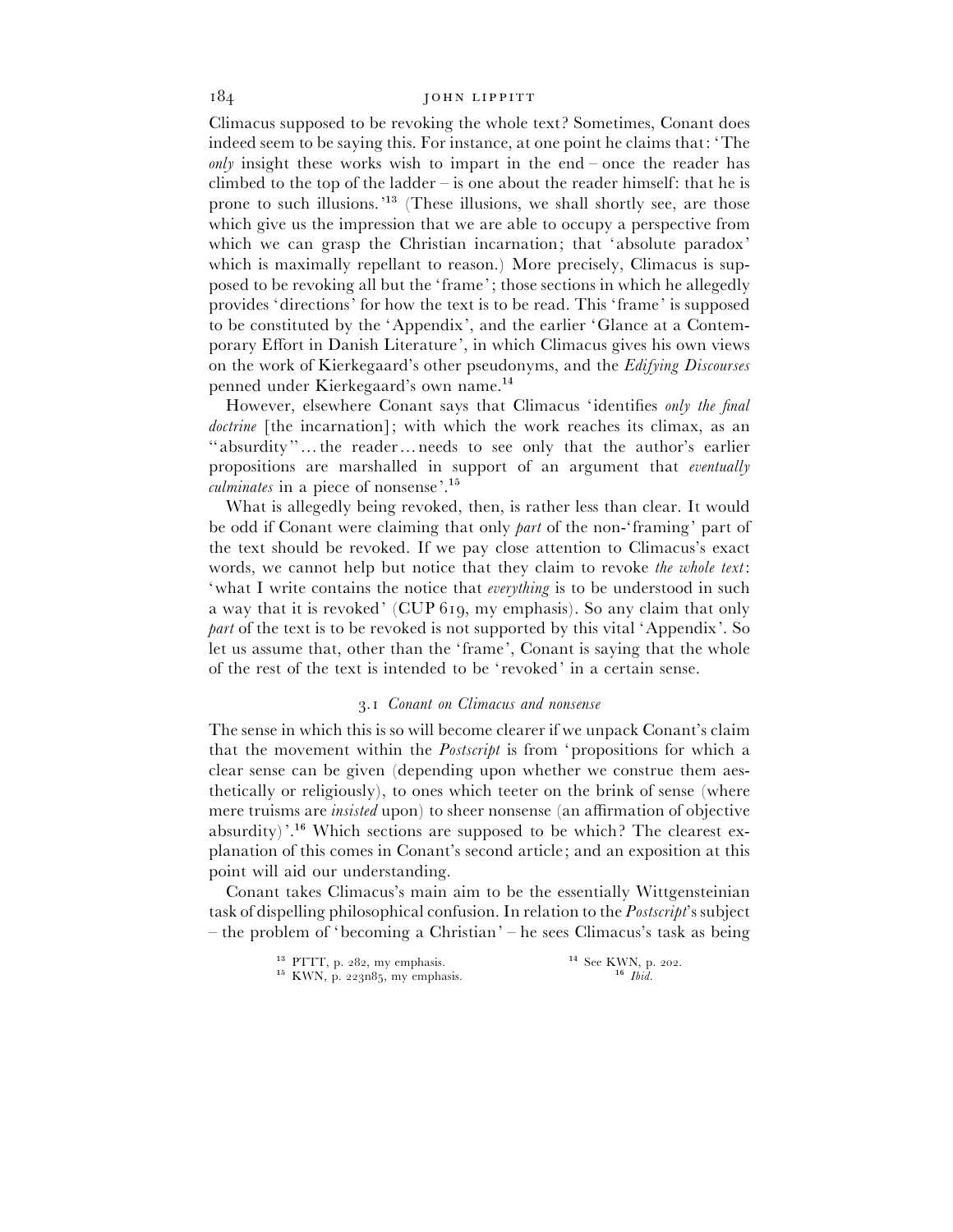to enable the philosopher to see that this is not an *epistemological* question; what he requires in relation to it is not further *knowledge*. According to Conant, ' the work as a whole represents an elaborate *reductio ad absurdum* of the philosophical project of clarifying and propounding what it is to be a Christian'.<sup>17</sup>

But the first book of the *Postscript* appears to be involved in exactly such a project. It ' appears to be concerned to argue that the truth of Christianity cannot be established on objective grounds'; $18$  that none of scripture, the Church or the religion's having survived for centuries, can provide adequate reasons for Christian faith. Conant observes that Climacus appears to be ' advancing an epistemological argument to the effect that any form of objective reasoning or objective knowledge cannot attain the pitch of certainty that is appropriate to religious faith'.<sup>19</sup> But this way of presenting things 'invites the reader to picture religious faith as *continuous* with ordinary forms of belief, though somehow fortified with an epistemologically more secure foundation'.<sup>20</sup> It is exactly this kind of talk, according to Conant, that Climacus wishes –indirectly – to question. The philosopher mistakenly construes faith as a kind of *knowledge*. Such 'dialectical confusion' arises from his failure to pay attention to the crucial differences in meaning which come about according to whether the terms under discussion are being used in 'aesthetic', 'ethical' or 'religious' contexts.<sup>21</sup> A specifically *religious* use of terms like 'faith' or ' revelation' only has a sense 'within the context of a certain kind of life'. $^{22}$  But the philosopher tends to be insensitive to this: 'When he discovers that evidence does not play the role…in a religious context that it would in an ordinary context, the philosopher concludes that evidence must play *a peculiar role…*or… that a peculiar *kind* of evidence must be involved.<sup>23</sup> But the aim of Climacus's grammatical investigation 'is to show the philosopher that appeals to evidence have *no* role to play of the sort that he imagines in the logic of religious concepts such as faith and revelation'.<sup>24</sup> The philosopher tends to overlook the fundamental change in meaning which occurs when such terms are used in religious, as opposed to epistemic, contexts. So this is the section of the *Postscript* which contains 'propositions for which a clear sense can be given'; *provided* they are construed *religiously*. But the philosopher who reads 'faith' as something epistemic is mistakenly construing it ' aesthetically'.

Next, Conant argues, the *Postscript* deliberately starts going further astray. As the text progresses, rather than sticking to ' grammatical investigations', Climacus starts to advance a philosophical *thesis*. That faith and ' objective' reasoning are incommensurable is offered as a counter-thesis to the philosopher's assumption that ordinary belief and religious faith are simply

<sup>.&</sup>lt;br>17 <sup>18</sup> *Ibid.* <sup>19</sup> KWN, p. 208. <sup>20</sup> *Ibid.*  $\frac{1}{21}$ <sup>21</sup> I am here using these terms in a Kierkegaardian sense; as the three major 'existence-spheres' or 'stages on life's way'. <sup>22</sup> KWN, p. 209. <sup>23</sup> *Ibid.* <sup>24</sup> *Ibid.*, my emphasis.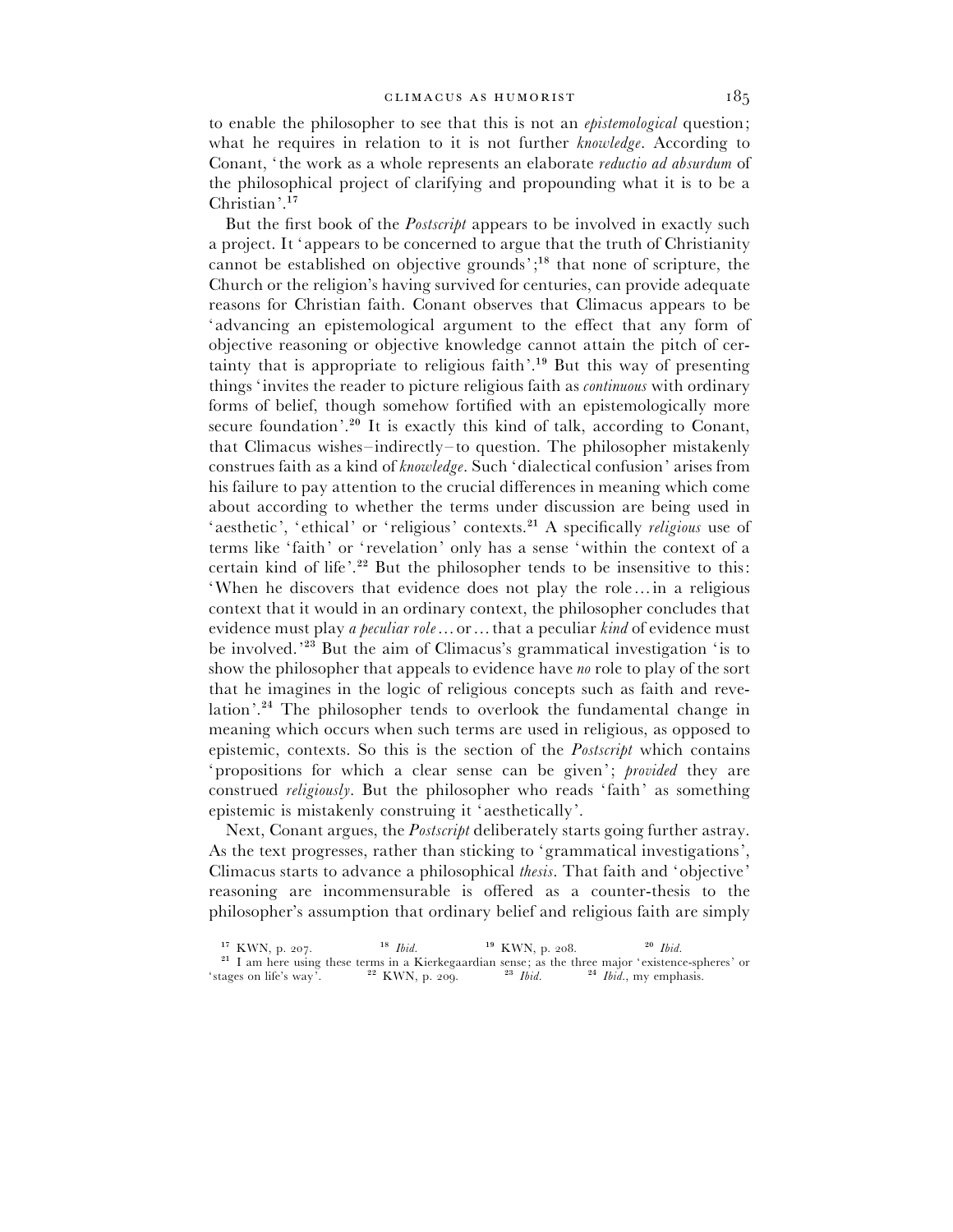different points along the same epistemic spectrum. 'Rather than simply showing the philosopher that he has run the categories together in a fashion that has led him to speak nonsense, Climacus offer his thesis in the form of the negation of the philosopher's claim. But the attempt to negate a piece of nonsense results in another piece of nonsense.<sup>'25</sup>

What is the philosopher saying that is supposed to be nonsense? It is those utterances which he makes as a result of his assumption that religious faith and ordinary belief are both epistemological entities. And what is Climacus's nonsense? Immediately before the above quotation, Conant says that Climacus 'ends up by representing what is a mere truism as his own intellectual discovery, *his* contribution to knowledge<sup>2</sup>.<sup>26</sup> This suggests that Conant is objecting to Climacus's claiming *as a thesis* something which is simply supposed to be obvious once it is pointed out as the result of a grammatical investigation. *So the point is that dispelling confusion should not be presented as offering a* '*thesis*'. To do so is to speak nonsense.

However, Conant continues, Chapter  $1^{27}$  appears to build up to just such a thesis: ' an infinite personal interest, insofar as it is essentially incommensurable with ordinary forms of rational justification, requires a leap of faith – an act of resolve that closes its eyes to the objective probability of the article of faith.<sup>'28</sup> Things starting smelling fishier still in 'Something about Lessing' (Part 2, Section 1); which includes a subsection (Chapter 2 of Section 1) entitled 'Theses Possibly or Actually Attributable to Lessing'.<sup>29</sup> This title is ironic, Conant claims, since attributing ' theses' to Lessing would involve missing the latter's own irony. Lessing *appears* to be offering an argument paralleling the one which Climacus appears to offer; one 'concerning the impossibility of a rational transition from purely historical (or empirical) grounds to the metaphysical and moral truths associated with the Christian teaching'.\$! But Climacus claims that Lessing in fact intends this ironically. Lessing talks of the 'ugly broad ditch' over which he is unable to leap in faith. Climacus focuses upon his saying 'I cannot cross…however earnestly I have tried to make the leap', and comments:

'Perhaps it is also cunning on Lessing's part to employ the word *ernstlich* [earnestly], because with regard to what it means to leap, especially when the metaphor is developed for the imagination, earnestness is droll enough, inasmuch as it stands in no relation, or in a comic relation, to the leap, since it is not the breadth of the ditch in an external sense that prevents it but the dialectical passion in an internal sense that makes the ditch infinitely broad. To have been very close to doing something already has its comic aspect, but to have been very close to making the leap is nothing whatever, precisely because the leap is the category of decision. And now in utmost

 $^{25}$  KWN, p. 210.

<sup>&</sup>lt;sup>27</sup> I think that he in fact means the *whole* of the *Første Deel* – what the Hongs label 'Part One', and what Swenson and Lowrie label 'Book One'. This in fact has two chapters (*capitel*). But this assumption makes the best sense of what Conant goes on to say next.  $\frac{^{28}}{100}$  KWN, p. 210. makes the best sense of what Conant goes on to say next.

<sup>&</sup>lt;sup>29</sup> The Hongs translate *Mulige og virkelige Theses af Lessing* more directly, as 'Possible and Actual Theses by Lessing'.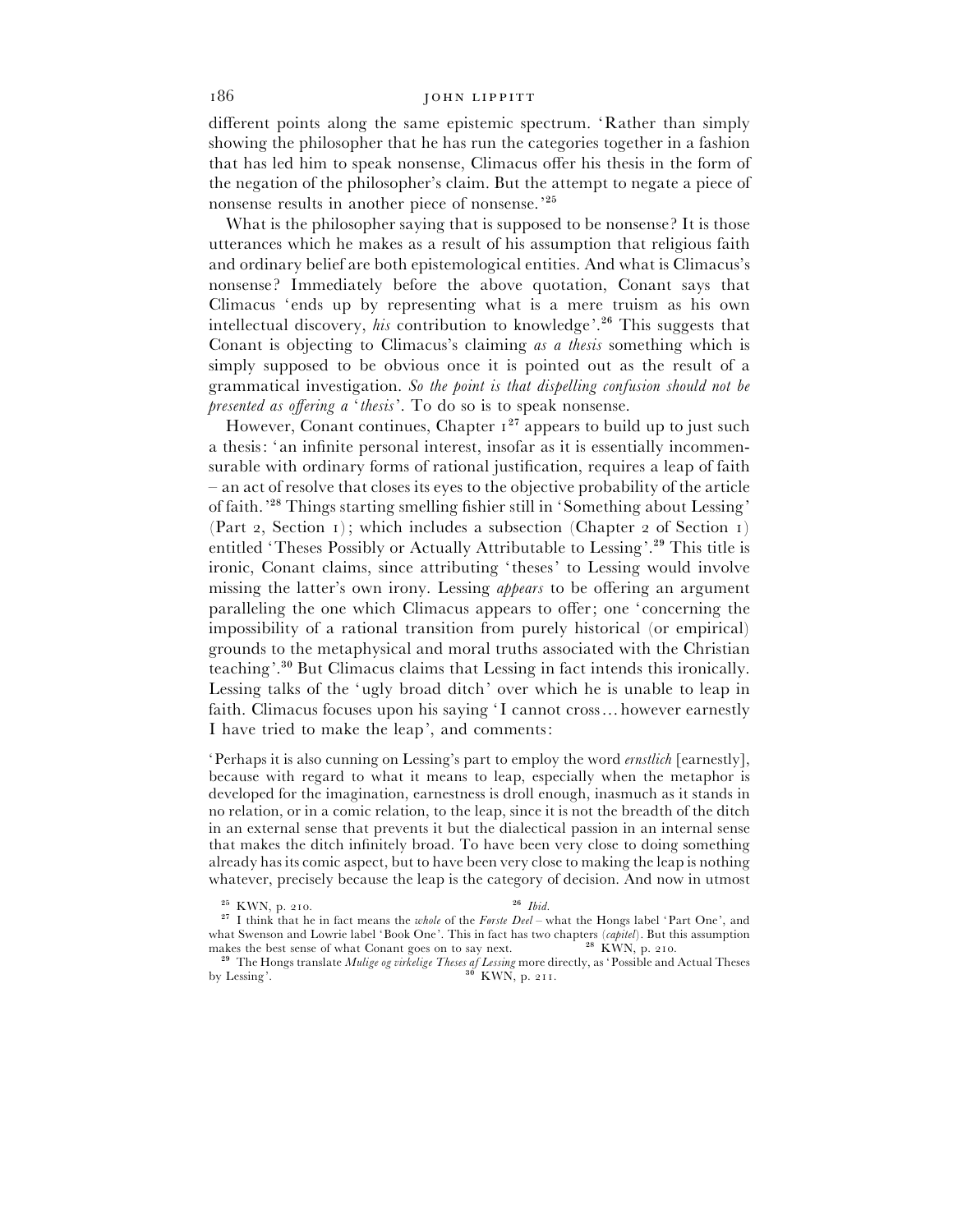earnestness to have wanted to make the leap – yes, that Lessing is indeed a rogue, $31$ for surely he has, if anything, with the utmost earnestness made the ditch broad – is that not just like making fun of people!'  $(CUP_99)$ 

In other words, both Lessing and Climacus *appear* to be advancing a philosophical doctrine about the nature of Christianity; but should really be seen as *parodying* any such attempt. Climacus's ' argument' culminates in a claim that 'from the standpoint of objective thought, the object of faith must be maximally indigestible to reason'.<sup>32</sup> Christianity's superiority lies in its asking us to believe in something – the ' absolute paradox' of the incarnation – which requires 'the complete sacrifice of one's reason'; a 'crucifixion of the understanding'.<sup>33</sup> But Conant points out that Climacus also says that 'Nonsense… [the believer] cannot believe against the understanding, for precisely the understanding will discern that it is nonsense and prevent him from believing it'.<sup>34</sup> Underlying such claims, Conant argues, must be the idea that the believer *retains* his understanding; for it is precisely this which enables him to distinguish between ' the objective absurdity of Christian doctrine and less repulsive forms of nonsense…Climacus's analysis therefore commits him to a distinction between mere absurdity and '' objective absurdity" – a category of deep nonsense which is supposed to be qualitatively more repellant to reason than ordinary nonsense'.<sup>35</sup> But this view, argues Conant, is itself nonsense. We cannot ' rank incomprehensible '' thoughts'' by the degree of their absurdity'.<sup>36</sup> How could we determine that the statement 'God became man in Jesus Christ' is more nonsensical than, say, 'My thoughts smell belligerently'? If it is true that both are nonsense, then that is all there is to it; there is no way that we can judge the former to be *more* nonsensical than the latter. Nonsense does not come in 'a spectrum of degrees'.<sup>37</sup>

Conant concludes that scholars who have attempted to 'water down and clean up'\$) Climacus's argument – thus preventing the *Postscript* from looking like a parody of serious philosophy – have missed the point. 'When approaching the *Postscript*, a scholarly commitment to adhere at all costs to such a principle of sympathetic textual interpretation – while systematically ignoring what Climacus calls the ''incessant activity of irony'' in the work – will lead one astray. Indeed this has been the fate of all the standard attempts to extract the argument of the work while ignoring Climacus's vehement warnings about the work's peculiar character – in particular, his remark at the end that the book was written in order to be revoked.<sup>39</sup> Hence

<sup>&</sup>lt;sup>31</sup> The word here translated as 'rogue' is *Skjelm*; an alternative translation, used by Swenson and The word here translated as 'rogue' is *Skjelm*; an alternative translation, used by Swenson<br>Lowrie, and which more clearly brings out the 'comic' element, is 'wag'.  $32$  KWN, p. 215. *Ibid*.

<sup>%</sup> *Ibid.*<br><sup>34</sup> CUP, trans. Swenson and Lowrie, p. 504. Since Conant quotes this passage from the Swenson and Lowrie translation, I have not amended it. The Hongs' translation of the same passage, which appears on their p. 568, is not different in any significant way.  $35$  KWN, p. 215.  $36$  Ibid. Lowrie translation, I have not amended it. The Hongs' translation of the same passage, which<br>on their p. 568, is not different in any significant way.<br><sup>35</sup> KWN, pp. 215.<br><sup>38</sup> *Ibid.*<br><sup>38</sup> *Ibid.*<br><sup>38</sup> *Ibid.*<br><sup>39</sup> KWN, pp.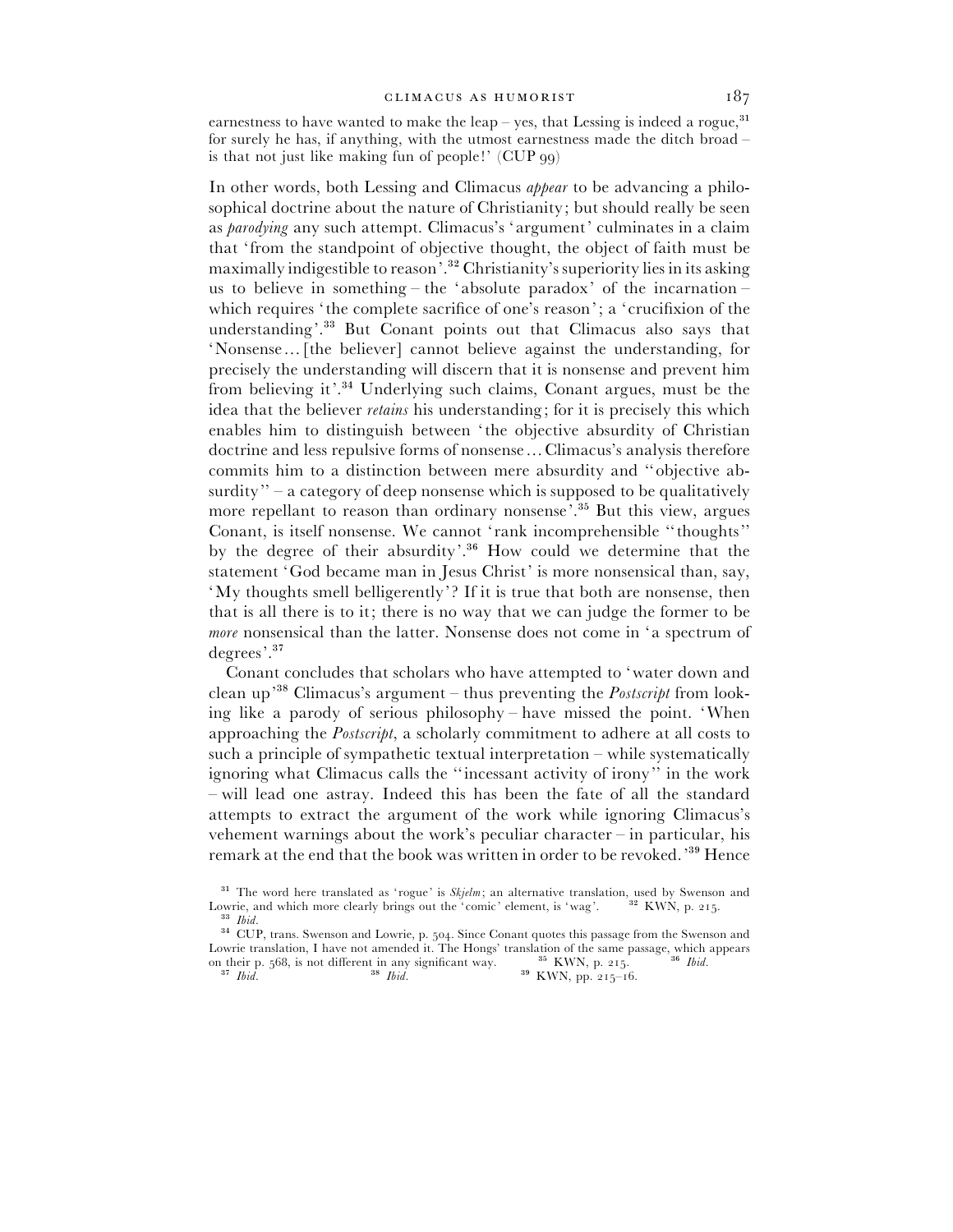Conant's final conclusion that: 'The dialectical ladder of the *Postscript* culminates in a demonstration and declaration of the nonsensicality of its doctrine. Its doctrine turns out to be a pseudo-doctrine. It is a ladder which once we have climbed up it, we are asked to throw away.<sup>'40</sup> We have climbed up it, and are ready to throw it away, when, having understood that Climacus is showing us a position from which we shall be led to speak nonsense if we advance certain kinds of theses, 'we are no longer tempted to advance such theses ourselves'.<sup>41</sup>

The above exposition shows us the sense in which Conant is claiming that the whole text is revoked. There is much that is perceptive in this analysis. However, there are problems with Conant's argument itself, and there are also factors he overlooks which are vital to our understanding of the revocation. Let us consider each of these in turn.

## . *Some criticisms of Conant*'*s argument*

To begin with, I want to consider two problems with Conant's argument. First, Climacus's comment about the 'incessant activity of irony', and the 'parody on speculative philosophy', is in fact made about his other work, the *Philosophical Fragments*, not the *Postscript*.<sup>42</sup> It is of course possible that Climacus might think the same comment can be made about the *Postscript* too, but he does not explicitly say so, and Conant is on very dodgy ground in basing an important part of an argument about one text on the basis of what its author says about another! Moreover, we should note that *Fragments* is *not* revoked.

Secondly, we have seen Conant argue that the *Postscript* culminates in a nonsensical doctrine and that, moreover, we are supposed eventually to see that this is nonsensical. This is apparently shown to us by Climcacus's committing himself to an allegedly nonsensical distinction between the ' absolute paradox' and 'less repulsive forms of nonsense'. The problem with this is twofold. Firstly, there is evidence that Kierkegaard himself states a view of the ' absolute paradox' strikingly similar to the view that according to Conant, the *Postscript* is supposed to show up as nonsensical. Moreover, Kierkegaard appears still to have held his view several years after the Postscript's publication in 1846. Secondly, I suggest that Conant misconstrues the sense in which the ' absolute paradox' is more ' repulsive' than other forms of nonsense. It is not so because it is somehow *more* nonsensical than everyday, run of the mill nonsense. The ' repulsion' stems rather from the *offensiveness* of Christianity. Let us address these points in turn.

In relation to the first point, several entries in Kierkegaard's journals hint at the similarity between Climacus's view of the ' absolute paradox' and

 $^{10}$  $41$  KWN, p. 218.  $\frac{49}{19}$ 

 $42$  CUP, trans. Swenson and Lowrie, p. 245n; cf. trans. Hong and Hong, p. 275n.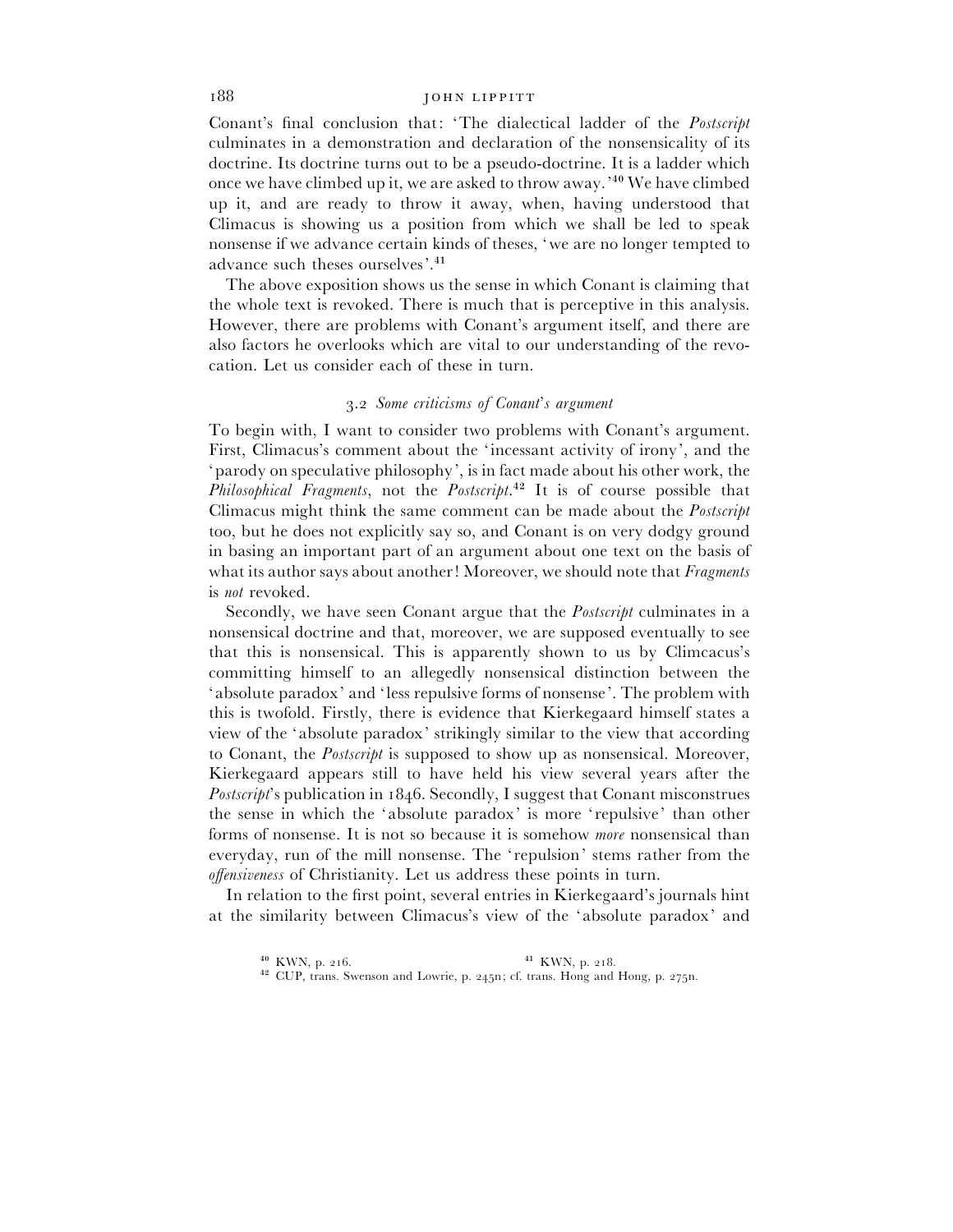#### CLIMACUS AS HUMORIST 189

Kierkegaard's own. These include a reply Kierkegaard wrote to the Icelandic theologian Magnus Eiriksson, who had attacked the former's position on the relation between faith and reason in a pseudonymous pamphlet.%\$ In his reply, Kierkegaard addresses Eiriksson thus:

The new and peculiar turn you give to the affair is that you dismiss the whole of Christianity and then, with a triumphant countenance, inquire: 'But where is the paradoxical?' You might better have asked: 'But where is Christianity?'<sup>44</sup>

This suggests that Christianity's very nature is paradoxical; and indeed, Kierkegaard later asserts that 'Christianity is a paradox'.<sup>45</sup> Moreover, in comparing 'faith' in *Fear and Trembling* with 'paradox' in the *Postscript*, Kierkegaard acknowledges that there is a difference, and that this difference centres on the *Postscript*'s concern with 'faith in relation to a *doctrine*';<sup>46</sup> i.e. the Christian doctrine of the incarnation. Moreover, Kierkegaard adds, 'it is one thing to believe in virtue of the Absurd and another to *believe the Absurd*. The first expression is employed by Johannes de Silentio, the other by Johannes Climacus.<sup>347</sup> In other words, Silentio's notion that the not specifically Christian faith of, say, Abraham is held 'in virtue of the absurd', has been replaced in the *Postscript* with a more concrete *content –* the incarnation – which is *itself* labelled as ' the absurd'. But the ' absurdity' of the incarnation is not presented as a reason to reject it; it simply signals that this is not something rationally comprehensible. In a journal entry of (the same year as the reply to Eiriksson), Kierkegaard says: ' the concept of the absurd is precisely to grasp the fact that it cannot and must not be grasped. The *absurd*, the *paradox*, is composed in such a way that reason has no power at all to dissolve it in nonsense and prove that it is nonsense; no, it is a symbol, a riddle, a compounded riddle about which reason must say: I cannot solve it, it cannot be understood, but it does not follow thereby that it is nonsense. But if faith is completely abolished, the whole sphere is dropped, and then reason becomes conceited and perhaps concludes that, *ergo*, the paradox is nonsense.<sup>'48</sup>

<sup>43</sup> The pamphlet had the less than catchy title *Can Faith Ever be a Paradox? And This Because of the Absurd ? A Problem Occasioned by the Book, Fear and Trembling by Johannes de Silentio, Who Is Answered through Private Communications of a Knight of Faith, a Brother of the Knight of Faith, Theophilus Nicolaus.* %%

<sup>44</sup> Kierkegaard's reply was unpublished, but these and other passages from it are quoted at length in Cornelio Fabro, 'Faith and Reason in Kierkegaard's Dialectic', trans. J. B. Mondin, in Howard A. Johnson and Niels Thulstrup (eds), *A Kierkegaard Critique* (New York: Harper and Bros, 1962), pp. 156–206. This particular quote is on p. . This material can also be found in *Soren Kierkegaard*'*s Journals and Papers*. Vol. I (entries 9-12) and 6 (entries 6598-6601), ed. and trans. Howard V. and Edna H. Hong (Bloomington: Indiana University Press, 1967 and 1978 respectively).

<sup>45</sup> Op. *cit*. p. 181. The same or similar claims are made in several journal entries, e.g. entries 3092, 3093, 3095, 3097 and 3098 in Soren Kierkegaard's Journals and Papers. Vol. 3, ed. and trans. Howard V. and Edna H. Hong (Bloomington: Indiana University Press, 1975).

 $^{46}$  *Op. cit.* p. 183, my emphasis.

 *Op*. *cit*. p. , my emphasis. Just as Climacus is the pseudonymous author of the *Postscript*, Silentio is the pseudonymous author of *Fear and Trembling*.

<sup>48</sup> Soren Kierkegaard's Journals and Papers, Vol. 1, entry 7. Note also that in this same entry, Kierkegaard identifies at least part of Climacus's work with himself: 'This is what I have developed (for example in *Concluding Postscript*) – that not every absurdity is the absurd or the paradox.'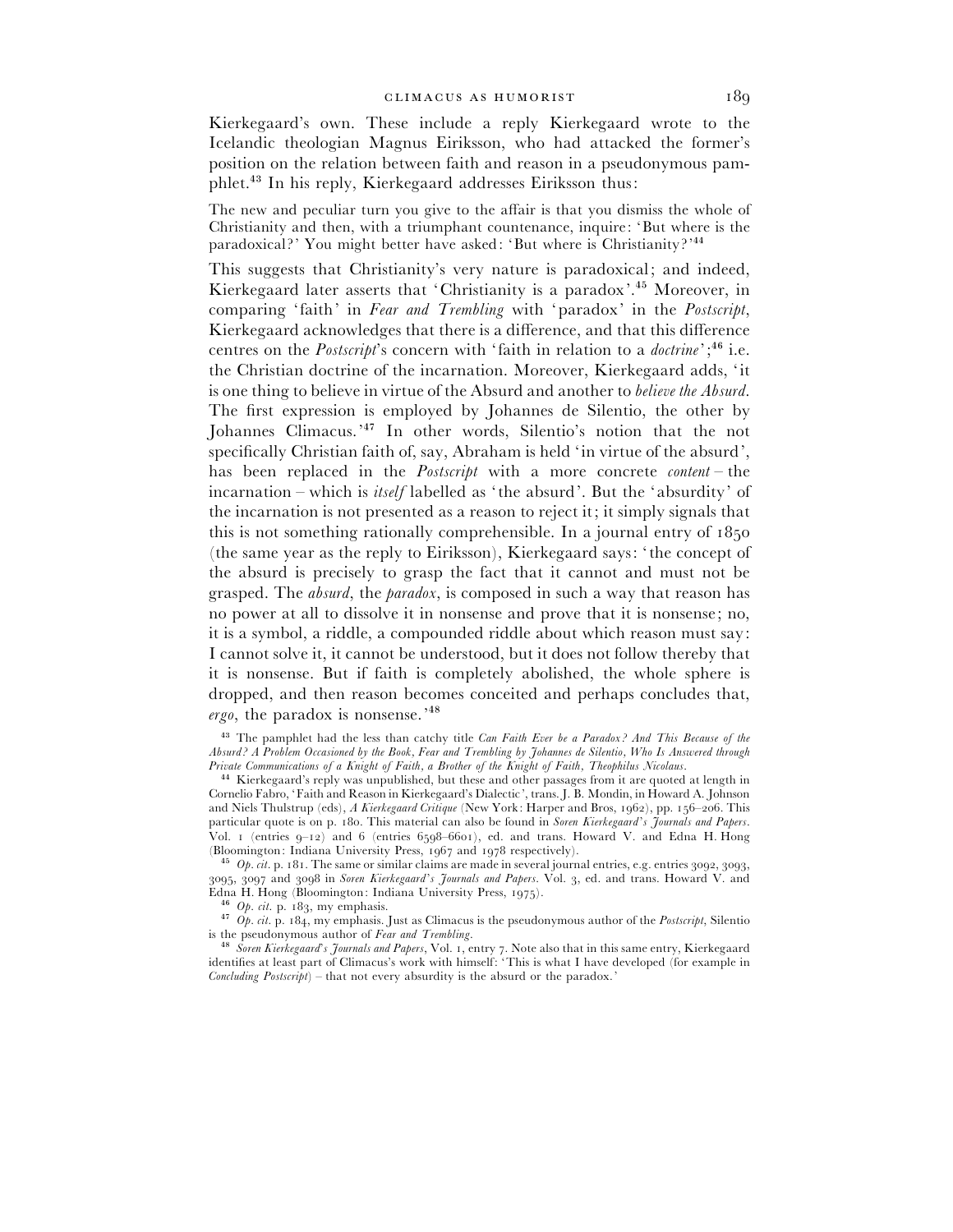Note the claim: reason cannot deal with the Christian paradox, '*but it does not follow thereby that it is nonsense*'. Conant would have us believe otherwise; and that Kierkegaard's overall authorial intention is that we are supposed to see this. In fact, Kierkegaard adds to the above the claim that from the standpoint of 'faith', what appears from the outside to be ' absurd' is ' transformed': 'When the believer believes, the Absurd is not the Absurd – faith transforms it…The passion of faith is the only thing capable of mastering the Absurd. $149$ 

Our task here is neither to support nor dispute Kierkegaard's views on this matter. It is simply to observe that these quotations in Kierkegaard's own voice are at odds with what Conant would have us believe about the overall authorial intention of the *Postscript*. In other words, Conant's assumption that the view of the ' absolute paradox' expressed by Climacus in the *Postscript* was not Kierkegaard's own – and that the work itself, read rightly, should enable us to see this – can be questioned by the fact that, writing in his private journal, Kierkegaard expresses views remarkably similar to the readings of the *Postscript* which Conant is keen to dispute. Indeed, in the final sentence of his reply to Eiriksson, Kierkegaard remarks: 'I would be glad to have another pseudonym, one who does not like Johannes de Silentio say he does not have faith, but plainly, positively says he has faith – Anti-Climacus – repeat what, as a matter of fact, is stated in the pseudonymous writings.<sup>'50</sup>

As an important corollary, we might ask: how *is* the ' absurdity' of the absolute paradox different from ' standard' nonsense ? This brings us to our second point. I suggest that what is supposed to make the ' absolute paradox' uniquely ' repulsive' is the offensiveness of Christianity, as stressed, for instance, by Kierkegaard in his reply to Eriksson, and by his Christian pseudonym Anti-Climacus in *Practise in Christianity*. Such factors as God's appearance as a humble carpenter, while yet demanding obedience; His submitting himself to suffering and humiliation while remaining somehow God, means, according to Kierkegaard, that there are two possible responses to ' true' Christianity (as opposed to the misrepresentations of it common in 'Christendom'). The two possibilities are faith or offence. Hence ' the absurd', construed as a Christian category, 'is not nonsense but offence'.<sup>51</sup> The absolute paradox is more offensive than ' ordinary nonsense' not because it is simply *more* nonsensical; it is so because, while appearing to be nonsense to those without faith, it demands *existential allegiance*. It is one thing to talk ' ordinary' nonsense which is ' offensive to reason'; for here, we tend to use the word ' offensive' in a somewhat metaphorical sense. But it is quite another

 $^{49}$  Kierkegaard, cited in Fabro, *op. cit.* pp.  $182-3$ .

<sup>&</sup>lt;sup>50</sup> Soren Kierkegaard's Journals and Papers, Vol. 6, entry 6601.

George E. Arbaugh and George B. Arbaugh, *Kierkegaard*'*s Authorship* (London: George Allen and Unwin, 1968), p. 334.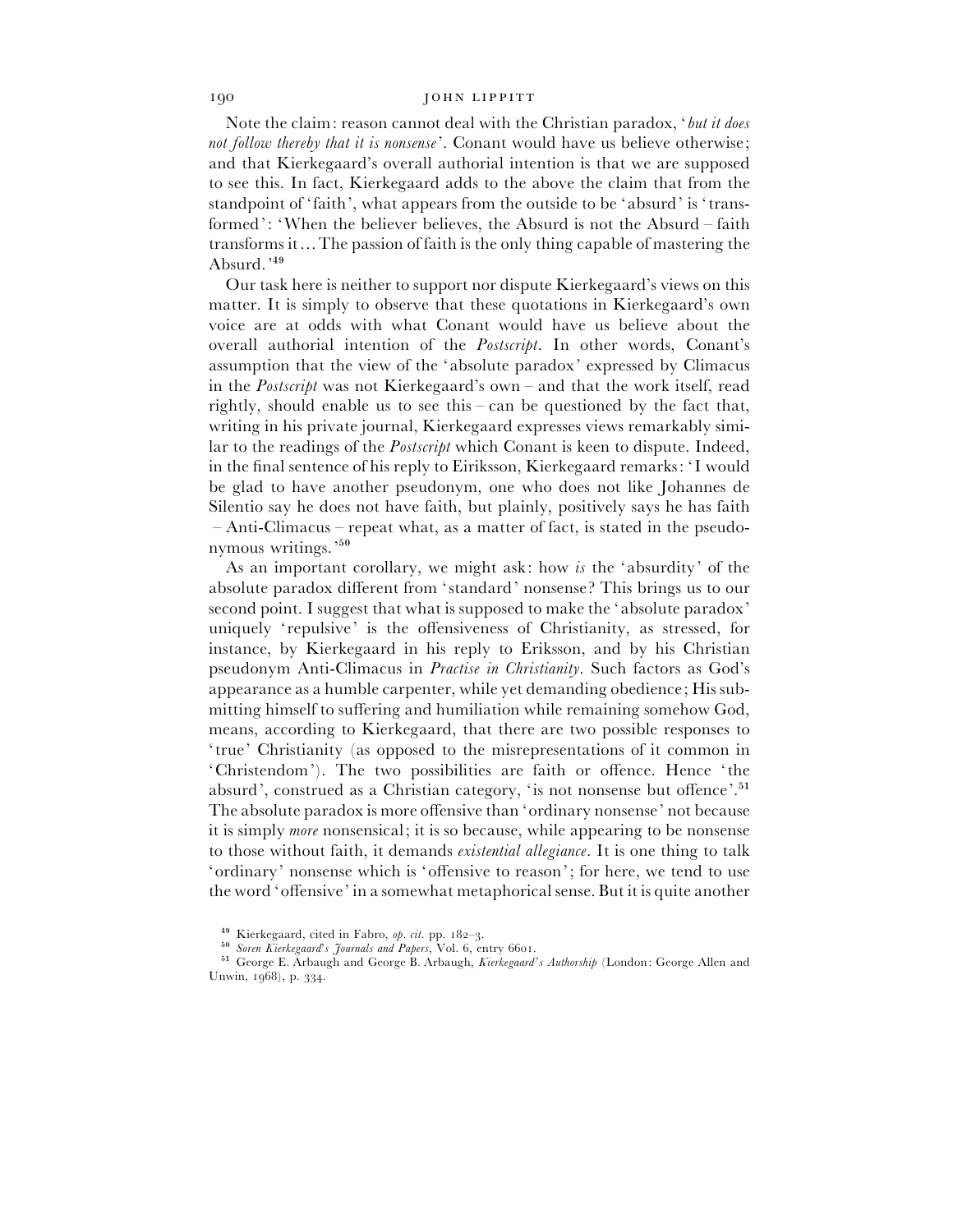to talk, in J. Heywood Thomas's words, of ' the *scandalon* or the folly which, when believed, is salvation';<sup>52</sup> in other words, for me to claim that your entire life depends upon your existential commitment to something beyond reason. It is this existential dimension that makes Christianity's demands potentially ' offensive' or ' repulsive' to the non-believer in a way that someone's saying 'My thoughts smell belligerently' would not be.

Next, let us to turn to those aspects of Climacus's revocation which I have accused Conant of overlooking.

## . *Re*-*reading the revocation : Climacus as humorist*

Our central question, remember, is 'How should the revocation be read ?' I submit that this will not be grasped unless we fully unpack the significance of Climacus's description of himself as a 'humorist'. Conant acknowledges this general point, but does not  $-$  I shall argue  $-$  consider in anywhere near sufficient detail the *Postscript*'s account of what it means to be a 'humorist'.<sup>53</sup> What, then, is the significance of Climacus's describing himself as a 'humorist'?

Climacus's revocation must be read in terms of the *modesty* characteristic of the figure he labels the 'humorist'. Against those who could claim for their position that it is The Truth, Climacus is saying something along the lines of: 'This is how it appears to me, but you don't have to listen to me; a mere humorist.' We must, in this connection, pay close attention to Climacus's saying ' that to write a book and to revoke it is not the same as refraining from writing it, that to write a book that does not demand to be important for anyone is still not the same as letting it be unwritten'. Assume, as the sentence structure here suggests,  $54$  that the parts of this quotation either side of the comma are closely linked. This implies a close connection between writing a book and revoking it, on the one hand, and writing a book ' that does not demand to be important to anyone', on the other. Climacus has written a book and revoked it; and made the link between this activity, and writing a book which does not demand to be important. This supports my claim that the revocation is intended to be read in the above way; as Climacus saying 'That's how I see it, but don't listen to a mere humorist like me'. But it is important that we know *how* to read this: it is a statement of *modesty*; not, as Conant seems to read it, an *instruction* to throw away the main body of the text.<sup>55</sup> There are two closely connected reasons for not reading the ' revocation' in Conant's way. Firstly, issuing such instructions would be

<sup>&</sup>amp;# J. Heywood Thomas, 'Paradox', in Niels Thulstrup and Marie Mikulova Thulstrup (eds) *Biblioteca Kierkegaardiana*, Vol. , *Concepts and Alternatives in Kierkegaard* (Copenhagen: C. A. Reitzels Boghandel,  $1980$ , p.  $199$ .

<sup>53</sup> The same point could be made of an older, paper to which Conant is indebted, namely Henry E. Allison's 'Christianity and Nonsense', *Review of Metaphysics* 20 (1967), pp. 432–60.

<sup>&</sup>lt;sup>54</sup> There seems no problem with translation in this respect, since the Hongs' translation seems to me to be faithful to the Danish.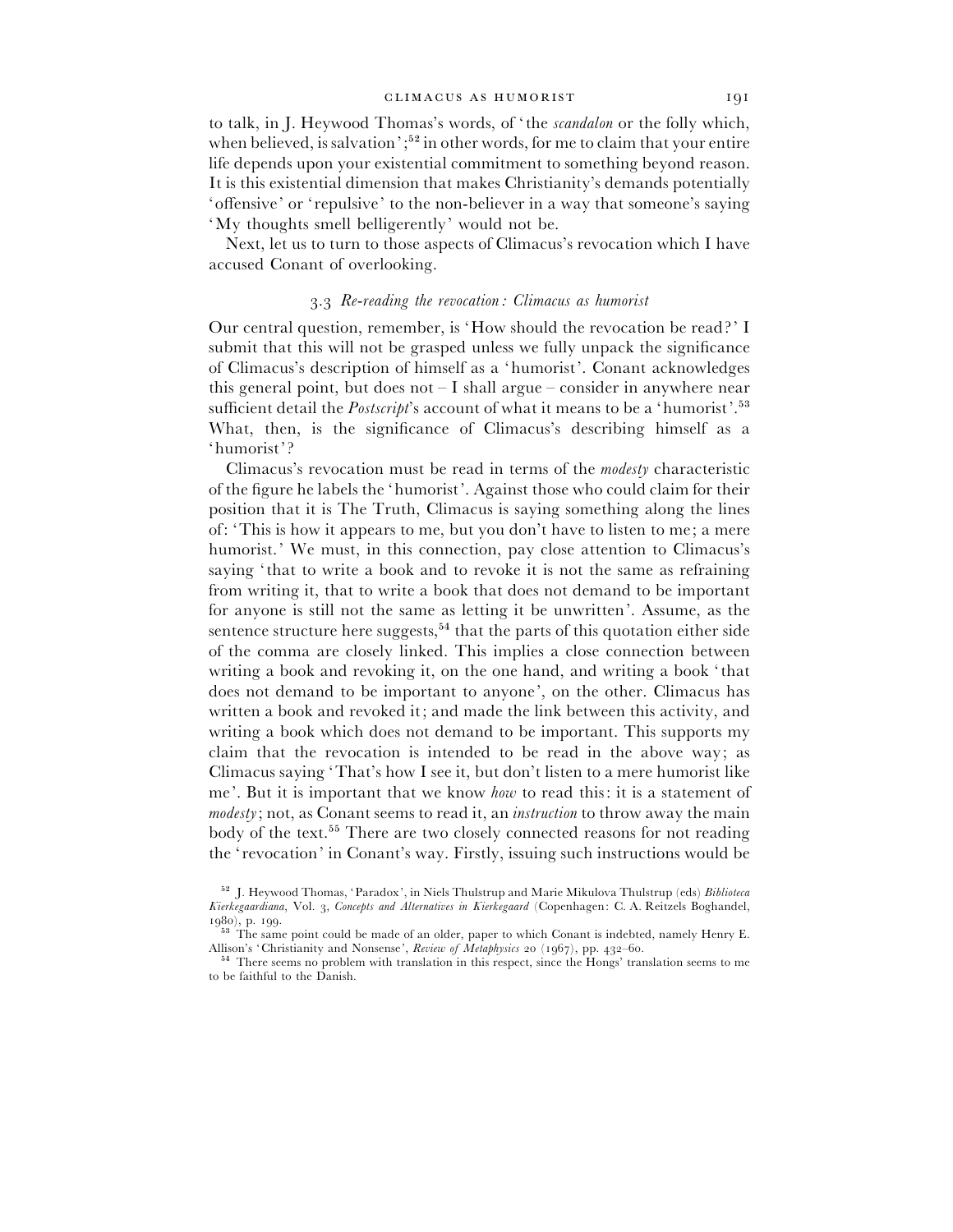out of keeping with the general spirit of both the 'Appendix' and other aspects of Climacus's self-presentation. And secondly, we should not expect 'humorists' – as Climacus describes them – to be so authoritarian.

# .. *Climacus*'*s self*-*presentation*

How can the above claims be justified ? In relation to the first point, recall, as quoted earlier, that part of the 'Appendix' in which Climacus describes himself as a humorist. Conant claims that Climacus here issues ' vehement warnings<sup>556</sup> as to how his work should be read. But this 'vehemence' is difficult to find. By contrast, I suggest that the two particularly striking aspects of Climacus's self-presentation are his *modesty*, and his *lack of a sense of urgency*. Modesty, in that Climacus claims to have no doctrines to teach ('To be an authority is much too burdensome an existence for a humorist'  $(CUP 618)$ ; and the lack of a sense of urgency, in that he is 'satisfied with his circumstances at the moment, hoping that something better will befall his lot, he feels especially happy, if worst comes to worst, to be born in this speculative, theocentric century' (CUP  $617$ ). These two are linked: his happiness to have been born in such a century can be explained by the portion of the sentence which immediately follows the first quotation in the above sentence, in which Climacus says that a humorist 'regards it specifically as one of life's comforts that there are such men who are able and willing to be the authority' (CUP  $618$ – $19$ ). If it might be thought that these remarks are no more than ironic, note that these characteristics are echoed by other passages in which Climacus talks about himself, such as the section in which he describes how he came to try his hand as an author.<sup>57</sup> To illustrate my point, it is important to quote from this at length:

It is now about four years since the idea came to me of wanting to try my hand as an author. I remember it very clearly. It was on a Sunday; yes, correct, it was a Sunday afternoon. As usual, I was sitting outside the cafe in Frederiksberg Gardens, that wonderful garden which for the child was the enchanted land where the king lived with the queen, that lovely garden which for the youth was a pleasant diversion in the happy gaiety of the populace, that friendly garden which for the adult is so cozy in its wistful elevation above the world, that garden where even the envied glory of royalty is what it indeed is out there – a queen's recollection of her late lord. There as usual I sat and smoked my cigar. Regrettably, the only similarity I have been able to detect between the beginning of my fragment of philosophic endeavour and the miraculous beginning of that poetic hero was that it was in a public place. Otherwise there is no similarity at all, and although I am the author of *Fragments*, I am so insignificant that I am an outsider in literature. I have not even added to subscription literature, nor can it truthfully be said that I have a significant place in it.

<sup>&</sup>lt;sup>55</sup> While he does not use precisely this langauge, recall the earlier point that in his second article Conant describes 'An Understanding...' as part of the 'frame of the work' which is intended to 'provide *directions* for how to read it' (KWN, p. 202; my emphasis). Conant describes 'An Understanding...' as part of the 'frame of the work' which is intended<br> *directions* for how to read it' (KWN, p. 202; my emphasis).  $56$  KWN, p. 216.

<sup>&</sup>lt;sup>57</sup> This occurs in the last pages of Part Two, Section Two, Chapter One: 'Becoming Subjective'.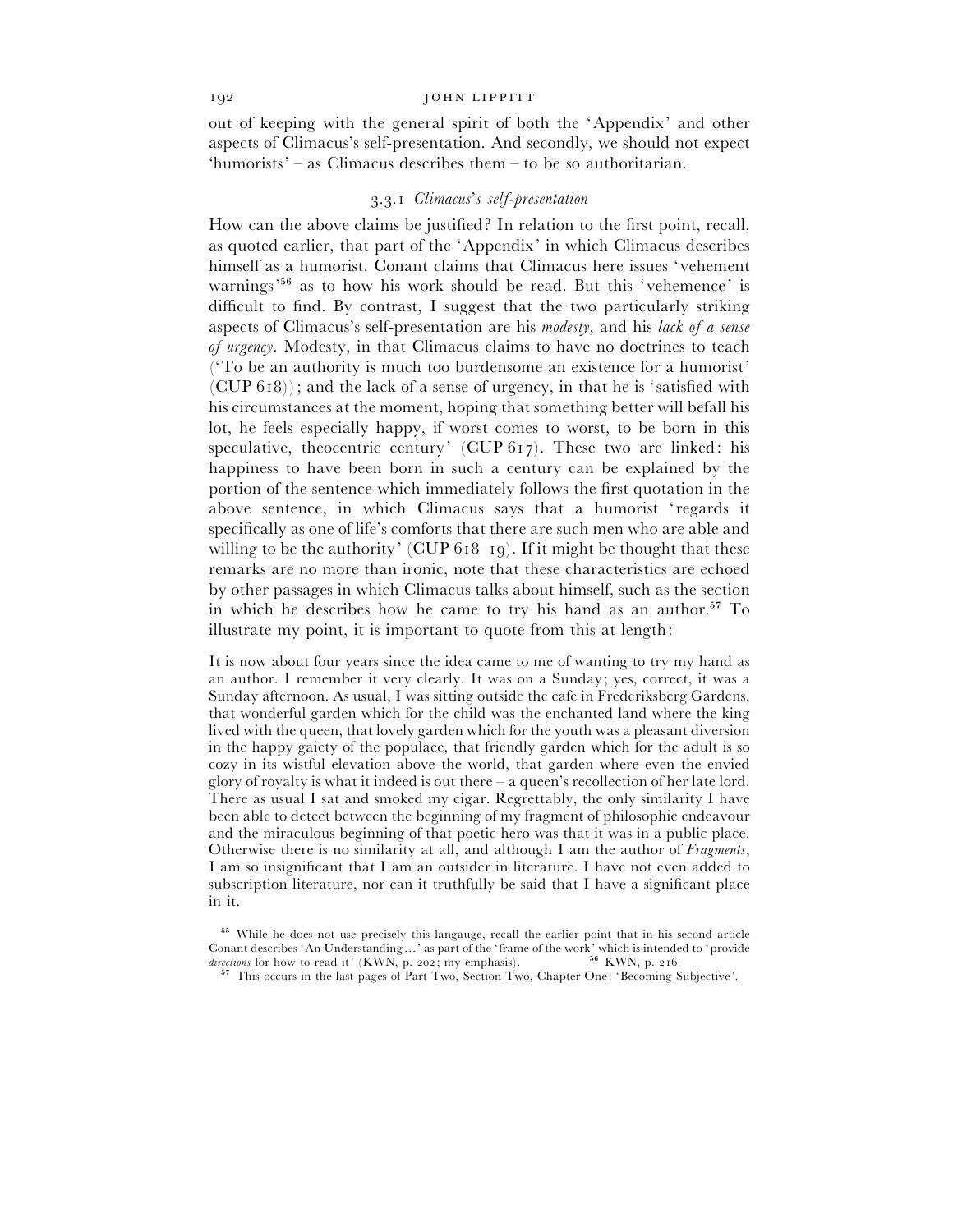I had been a student for half a score of years. Although I was never lazy, all my activity was nevertheless only like a splendid inactivity, a kind of occupation I still much prefer and for which I perhaps have a little genius. I read a great deal, spent the rest of the day loafing and thinking, or thinking and loafing, but nothing came of it… of all comforts, indolence is the most comfortable.

So I sat and smoked my cigar until I drifted into thought. Among other thoughts, I recall these. You are getting on in years, I said to myself, and are becoming an old man without being anything and without actually undertaking anything. On the other hand, wherever you look in literature or in life, you see the names and figures of celebrities, the prized and highly acclaimed people, prominent or much discussed, the many benefactors of the age who know how to benefit humankind by making life easier and easier, some by railroads, others by omnibuses and steamships, others by telegraph, others by easily understood surveys and brief publications of everything worth knowing, and finally the true benefactors of the age who by virtue of thought systematically make spiritual existence easier and easier and yet more and more meaningful – and what are you doing?

At this point my introspection was interrupted because my cigar was finished and a new one had to be lit. So I smoked again, and then suddenly this thought crossed my mind: you must do something, but since with your limited capabilities it will be impossible to make anything easier than it has become, you must, with the same humanitarian enthusiasm as the others have, take it upon yourself to make something more difficult. This idea pleased me enormously; it also flattered me that for this effort I would be loved and respected, as much as anyone else, by the entire community.  $(CUP_18_5-6)$ 

I do not wish to deny that there is irony in this passage. But neither do I see any justification for dismissing it as 'merely' ironic. Rather, we are here given important clues about aspects of Climacus's character. Note, as before, the modesty of his denial of being anything special. Unlike the 'prized and highly acclaimed', his own 'limited capabilities' prevent him from contributing to humanity by making life easier in some way. Although he had published one book prior to the *Postscript*, he did so at his own expense and remains ' an outsider in literature'. (Elsewhere, he tells us that this book has had no impact, attracting only one review.<sup>58</sup>) Even more striking is the lack of a sense of urgency that leaps out from this self-description. He wanted to ' try his hand as an author' as long as four years ago, but there is no suggestion that he set to the task straight away ('… of all comforts, indolence is the most comfortable'). Indeed, it is the *thought* of having discovered a task for himself that pleases him, rather than what arises from the task itself. All the aspects of Climacus's self-presentation and prose-style – the long digression about Frederiksberg Gardens; the fact that his ' activity was…like a splendid inactivity', since he spent much of his day 'loafing and thinking, or thinking and loafing' (he has time to give us this combination both ways around); the fact that relighting his cigar is a more pressing demand than continuing his train of thought – all this indicates a person who is, to say the least, in no

<sup>58</sup> CUP, p. 274n.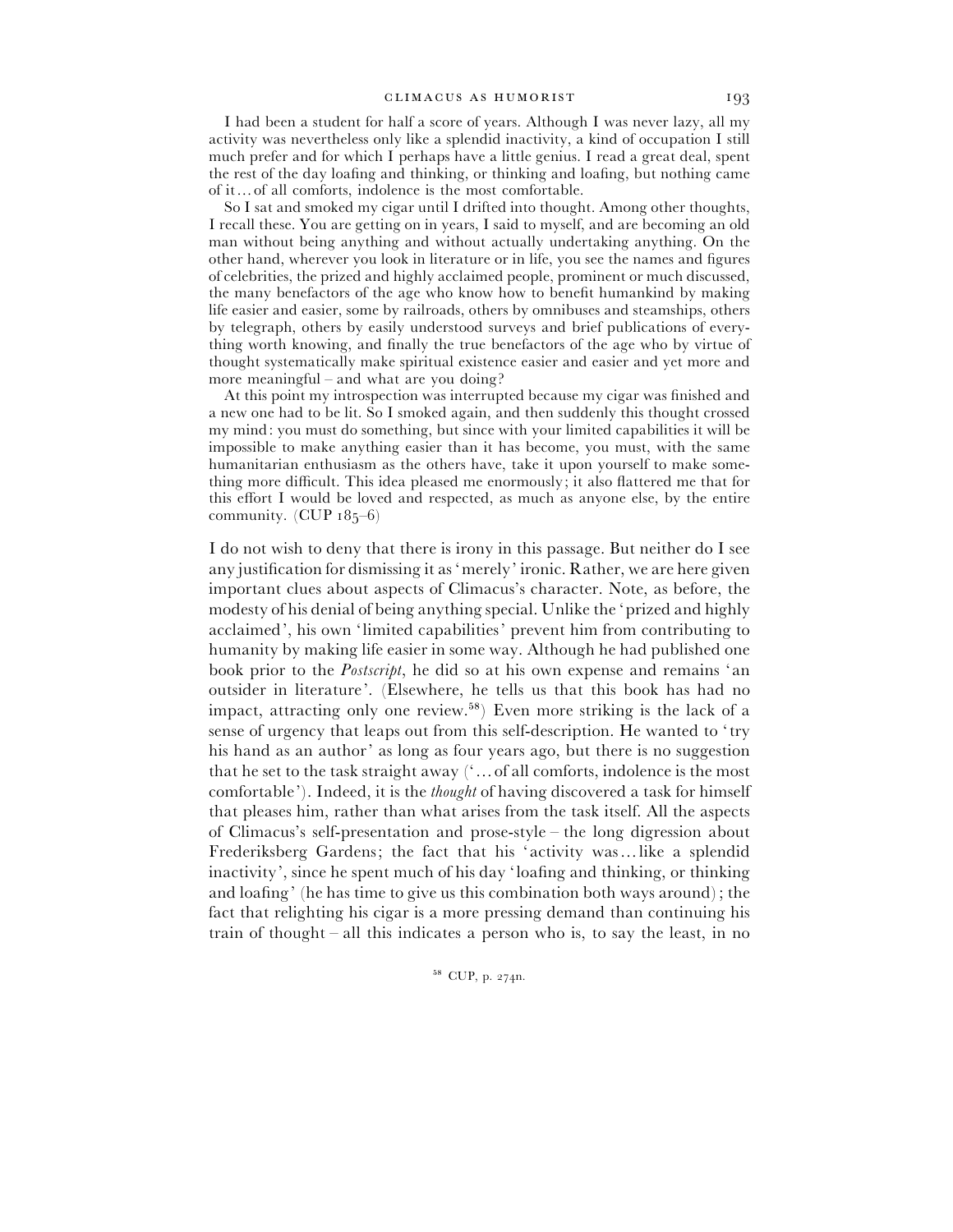great hurry. And this is some distance from what Conant detects: Climacus as an issuer of ' vehement warnings' as to how his work should be read.

But these aspects of Climacus's character should come as no surprise. For Climacus's own account of what it means to be a 'humorist' explains why we should *expect* such a figure to have an attitude and view of himself which is both modest and 'laid-back'. It is to this that we should now turn.

# .. *What does it mean to be a humorist ?*

Climacus tells us quite a lot about the life-view of a 'humorist'; the majority of which Conant ignores. In the context of the present discussion, there are two particularly important points to note. Firstly, humorists – unlike 'ironists' – are concerned with predicaments shared by *all* human beings. Secondly, for the humorist – unlike for the Christian – there is no sense of urgency about the human condition, since our ' goal' is 'behind us'; whatever salvation may be available to us, is assured. Let me explain.

In relation to the first point, we should note that Climacus does not, unlike most contemporary humour theorists, take 'humour' as an all-encompassing umbrella term for anything perceived as funny; a category of which irony (along with, say, jokes, satire and wit) would be a sub-category.<sup>59</sup> Rather, Climacus's umbrella term is ' the comic', and irony and humour are the two subsections thereof which he discusses in detail. One of the most important distinctions between irony and humour, as Climacus uses the terms, is that humour is rather more *gentle* than irony, in the following sense. Whereas irony is proud, and tends to divide one person from another – at one point, Climacus talks of irony in terms of self-assertion and 'teasing' (CUP  $551$ ) – humour is concerned with those laughable aspects of the human predicament which we all share; hence Climacus's description of it as 'sympathetic' (CUP  $582$ ) and 'profound' (CUP  $552n$ ).

The second point is related to this. Irony and humour have similar roles as 'border territories' between the ' aesthetic', 'ethical' and ' religious' existence-spheres which are pivotal to the thought of both Climacus and Kierkegaard. At one point, Climacus asserts: 'irony is the *confinium* [border territory] between the aesthetic and the ethical; humour the *confinium* between the ethical and the religious' (CUP  $50I-2$ ).<sup>60</sup> How does this work?

Consider irony first. An ironic view of life stands between living aesthetically (where one lives for 'the moment', with no overriding plans or life-

 $^{59}$  My claim that 'humo[u]r' is the main umbrella term in contemporary usage is supported by the fact that the scholarly journal devoted to various aspects of the study of jokes, cartoons, irony, satire, wit etc. has taken as its name *Humor : International Journal of Humor Research*. This same usage is also made by John Morreall in his collection of the thoughts of philosophers from Plato to the present on these subjects (John Morreall (ed) *The Philosophy of Laughter and Humor* (Albany: State University of New York Press,  $1987)$ ).

<sup>87)).&</sup>lt;br><sup>60</sup> For the sake of consistency, I have, throughout this article, anglicised the spelling of terms such as ' aesthetic' and 'humour'.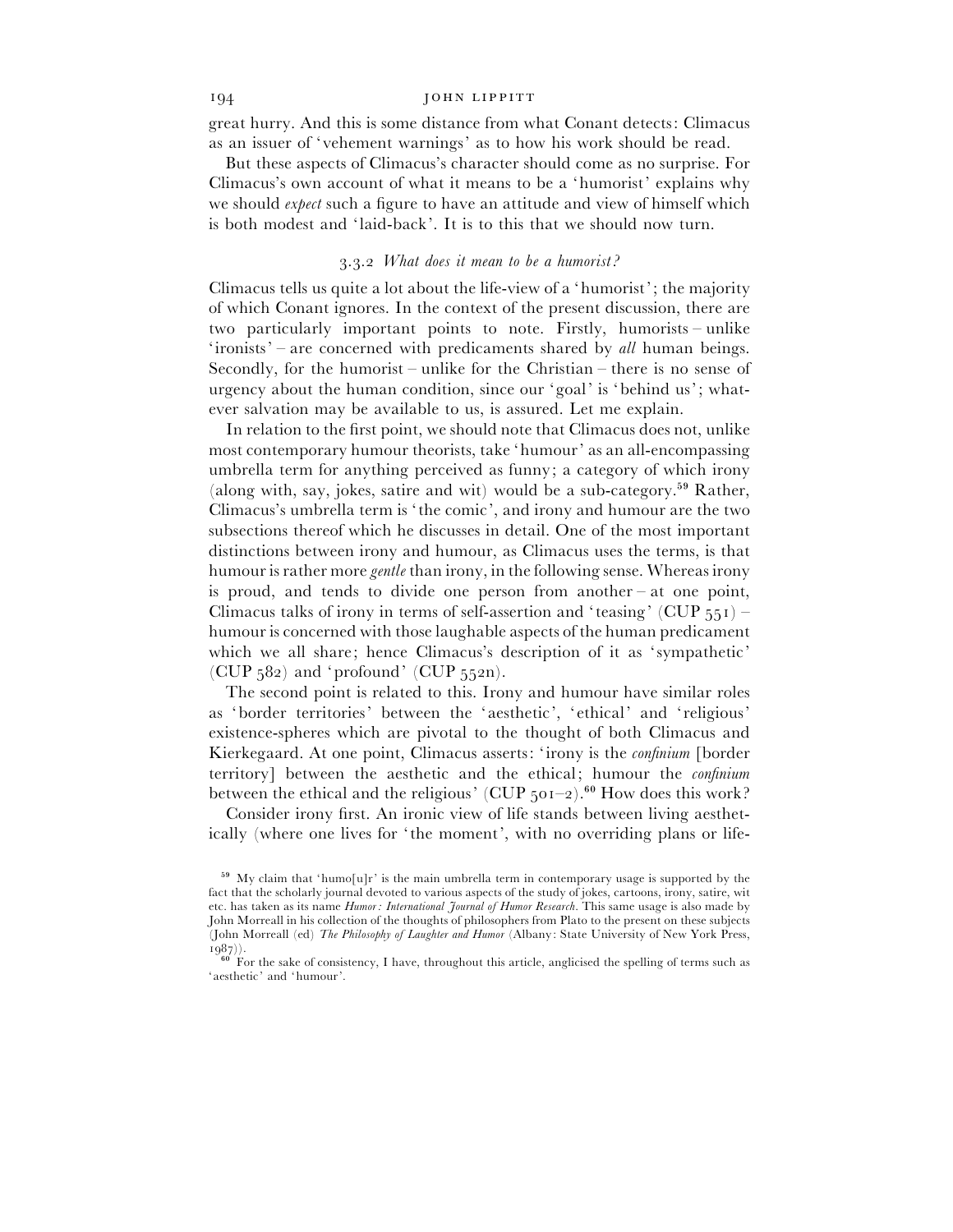goals) and living ethically (where one commits oneself to 'eternal', universal values). This is so because the ironist has realized the limitations of living aesthetically. That is, he has realized that the aesthete endlessly toys with and reflects upon various existential possibilities, but perpetually postpones vital decisions concerning his own existence, and that this perpetual ducking of existential questions prevents his 'becoming a self'. However, the ironist has nothing positive to offer in the place of aesthetic existence. He is not prepared to make the concrete commitment to ' the eternal' which is characteristic of the ethical.

The relationship of humour to the ethical and religious existence-spheres is more problematic than the relation of irony to the aesthetic and the ethical.<sup>61</sup> However, all that matters for the present discussion is the difference between humour and Religiousness B (Christianity), since it is clear that humour, for Climacus, stands somewhere between ethical and Christian living. Whatever their exact relationship, it is clear that Religiousness A and humour have some important things in common. As C. Stephen Evans puts it, both the person in Religiousness A and the humorist believe 'like Socrates and Plato, that the eternal is something that all humans possess already'.<sup>62</sup> From the standpoint of Religiousness A, 'it must be assumed that every human being, viewed essentially, participates in… eternal happiness and finally becomes eternally happy'  $(CUP_581)$ . According to Climacus, this is essentially the view shared by the humorist, as exemplified by his attitude to suffering. The humorist, like the Christian, 'has an essential *conception* of the suffering in which he is [but] revokes the suffering in the form of jest' (CUP 447). In other words, he has an *intellectual* understanding that suffering is essential to human existence, 'but at the same time it occurs to him that it most likely is not worth the trouble to become involved in explaining it. The revocation is the jest' (CUP  $448$ ). Thus, for the humorist, there is no really *momentous* distinction between those within and those outside a religious mode of existence. The standpoint of Religiousness B, however, is different: 'Only on this condition do I become blessed, and as I absolutely bind myself to it, I thereby exclude everybody else'  $(CUP_582)$ . The Christian, according to Climacus, has a 'pathos of separation' which involves 'the pain of sympathy'  $(CUP_582)$ . Within Religiousness A, one can

 $^{61}$  In particular, there is some debate as to whether humour is on the boundary between the ethical and Religiousness A; or whether it borders Religiousness B, humour somehow being incorporated within Religiousness A. (According to the *Postscript*, Religiousness A is a form of 'immanent' religiousness in which eternal truth is held to be humanly accessible through ' recollection'. Religiousness B, by contrast, holds that for it to be possible for humans to relate to eternal truth and attain salvation, ' the eternal' must have entered human history. This is Christianity; and the event in history which makes salvation possible, according to this view, is God's incarnation as Christ.) For a brief overview of different scholars' positions on the relation between humour, Religiousness A and Religiousness B, see Sylvia Walsh *Living Poetically :*

*Kierkegaard's Existential Aesthetics* (Philadelphia: Pennsylvania State University Press, 1994), pp. 212–213n.<br><sup>62</sup> C. Stephen Franz : Kierkegaard's view of humans must Christians always he aclaum <sup>2</sup>', Frith and <sup>62</sup> C. Stephen Evans, 'Kierkegaard's view of humor: must Christians always be solemn?', *Faith and* Philosophy 4-2 (1987), p. 182.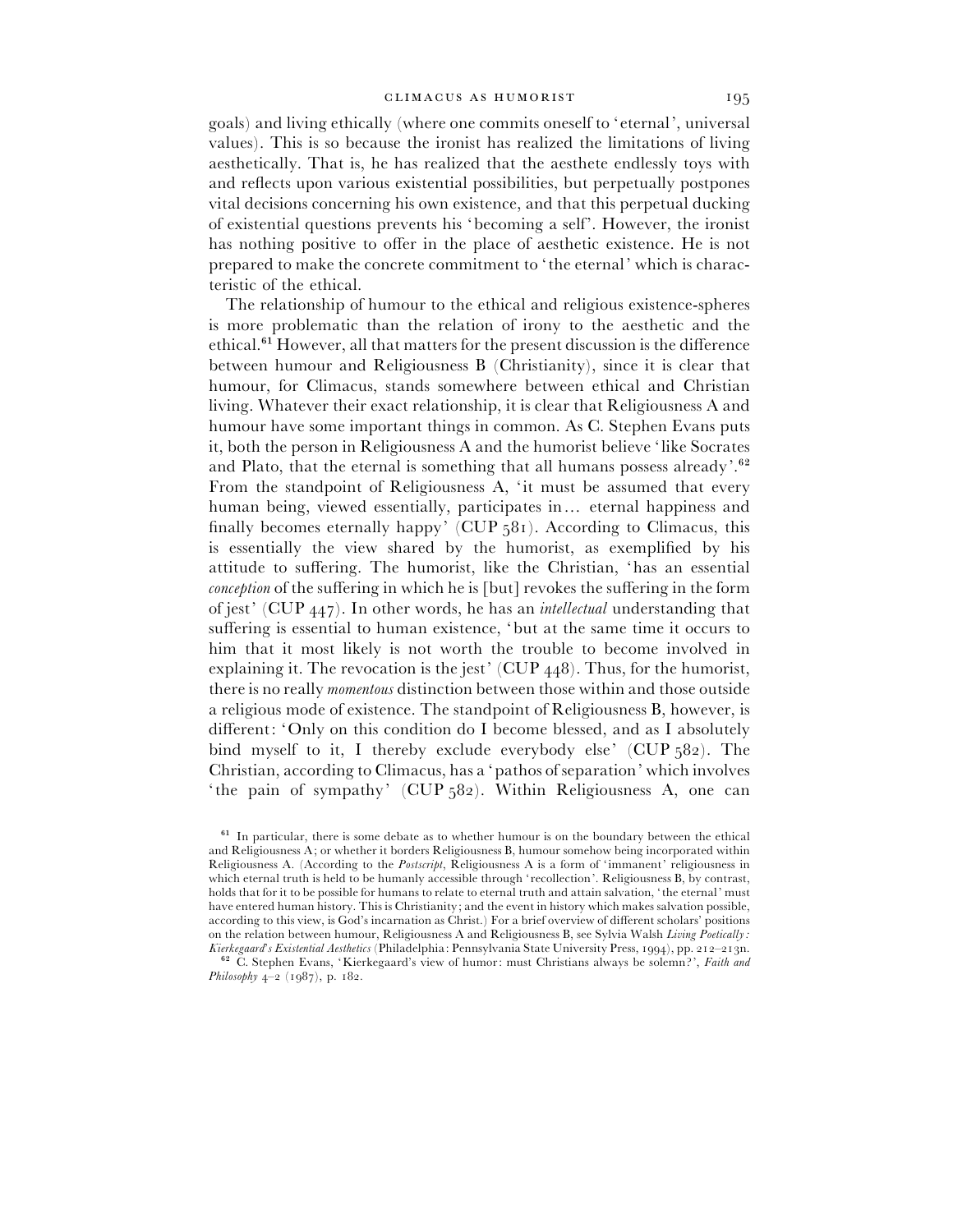sympathize with 'every human being *qua* human being' (CUP 585); within Christianity, that ' sympathy' can only be with other Christians. So in virtue of his faith, the Christian, according to Climacus, is conscious of himself and his kind as being fundamentally different from non-Christians. What matters about this for our purposes is as follows. The sense of us all being in the same existential boat which is present in Religiousness A (and which can thereby bring about 'sympathetic humour' (CUP  $582$ )) is absent from the Christian who lives with the view that salvation is dependent upon each individual's commitment to God through Christ, and the anguish of being unable ' to win' for Christ his family or beloved  $(CUP_586)$ .

Thus the lack of urgency of a humorist such as Climacus should come as no surprise. Why ? Because of the clear distinction between the humorist and the anguished Christian living the life of suffering for his faith.<sup>63</sup> The distinction is this: while the Christian *lives* the suffering and anguish of religious existence, the humorist, thinking that nothing can be done about the suffering that is the human condition, chooses to laugh about it; comforted by his view that 'the goal [of existence] lies behind'  $(CUP_{449})$ ; that whatever salvation is available, is available to all. Striving is unnecessary, since however much we strive, in the end 'everyone advances equally far'  $(CUP_{450}).$ 

Let us review the above argument. I am suggesting that Climacus's revocation should be understood in the light of his description of himself as a humorist. Both Climacus's self-description, and his account of what it *means* to be a humorist, give us reasons to expect him to lack a sense of urgency, and to have a sense of modesty. Both factors should be taken into consideration when assessing how Climacus's revocation of his work should be read. And this gives us cause to doubt whether this revocation should be understood as a warning or 'directions' for how to read the work.

Yet Conant, as we have seen, assumes that the revocation *is* such a set of directions. Such an assumption lies behind his reference to the *Tractatus*' ' self-annihilating Kierkegaardian format'.'% But *is* the *Postscript* ' self-annihilating? If my suggestions above are correct, we have good reason to doubt whether Climacus himself – still less Kierkegaard – intends his revocation to ' annihilate' the rest of the text in this way. Rather, I have suggested, he is simply denying that he is any *authority* on the matters on which he has been ruminating.

Linked to the above are other reasons to question on Conant's approach to the ' revocation'. Conant seems to assume that we can take Climacus's revocation 'straight'; and as 'gospel'. I now turn to questioning each of these assumptions.

 $^{63}$  Climacus is unclear as to where those fully in Religiousness A fit within this framework. But as we have said, for our present purposes, we need only compare the humorist with the Christian. ve said, tor our p<br><sup>64</sup> MWS, p. 247.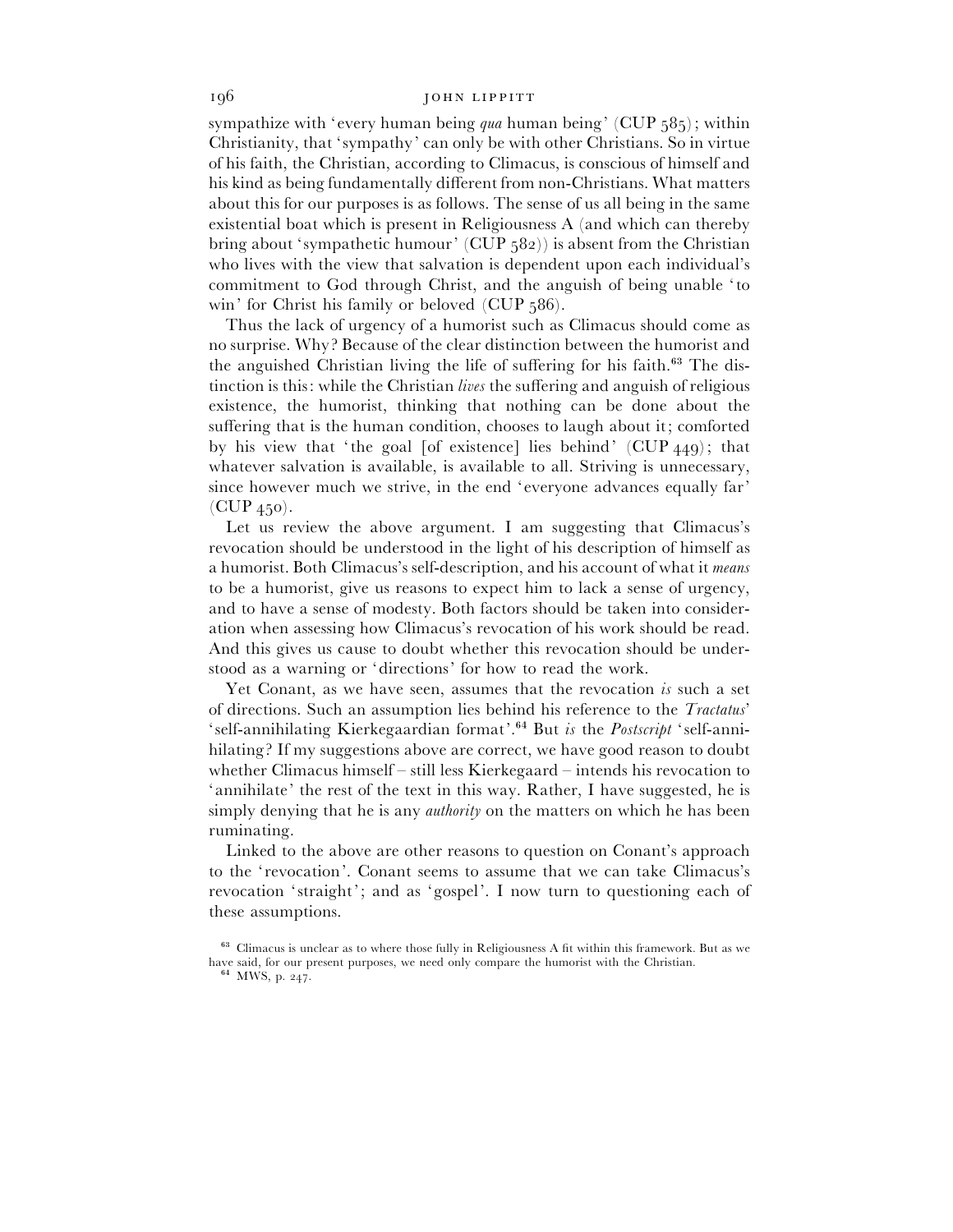#### CLIMACUS AS HUMORIST 197

#### . *Should we read the revocation* '*straight*'*?*

Firstly consider the idea of reading Climacus's revocation ' straight'. The problem wih such an assumption is this: Why should the 'Appendix' (and the 'Glance') be the only parts of the text which we read in this way ? Might not *Kierkegaard –* as opposed to Climacus – be communicating something indirectly here ? The fact that Climacus describes himself as a 'humorist' is important in this regard. Kierkegaard (as opposed to Climacus) is using this fact indirectly to say: if you listen to a humorist, then the message is 'Understand this text is something to be revoked'; as – we might say – an elaborate joke. But we have been told at great length that the humorist and the Christian will see the world differently. As Evans puts it, whereas the humorist stops at 'jest', the Christian sees things as 'a blend of jest and earnestness'.<sup>65</sup> This – and our discussion above – suggests the following interpretation. Recall Climacus's remark that, after seeing suffering as essential to existence, the humorist ' revokes the suffering in the form of jest' (CUP  $447$ ). Now supposing the revocation of the whole text at the end is *itself* a kind of jest? In other words, that Climacus has the humorist's characteristic of 'humorously' revoking at a certain point. Such a humorous revocation is appropriate because of Climacus the humorist's beliefs about our having 'the eternal' already within our possession; that 'the goal lies behind' (CUP  $449$ ). Because of this view, he reckons that explaining many things is 'most likely not worth the trouble' (CUP  $448$ ); he is not particularly bothered whether we have the same world-view that he does, since nothing much – and certainly not our salvation – depends upon this. But it certainly does not follow from this that Kierkegaard's overall authorial intention has all along been deliberately to 'have us on'.

How might Conant respond to this ? One way of putting my interpretation would be to say that I want to take 'straight' Climcacus's claim to be a humorist; and *not* to take 'straight' the revocation (I accept that *Climacus* is revoking; but not that this message is coming from *Kierkegaard*, who, as someone in or closer to Religiousness B than Climacus, will see life differently). But suppose Conant wanted to do the reverse, drawing on his view that the revocation is supposed to ' annihilate' the rest of the text; suppose he wanted to claim that amongst the things revoked are Climcaus's numerous claims to be a humorist. How could we decide between these readings ?

Here, I suggest, is the crucial point. As we saw in our earlier summary of his revocation, Climacus repeats his claim to be a humorist *in the* '*Appendix*' *itself*. So Conant has to ignore the significance – as explained above – of Climacus's claim to be a humorist *even in part of that crucial section which contains the revocation around which his reading of the Postscript revolves*. Whereas I am

<sup>65</sup> Evans, *op. cit.* p. 184.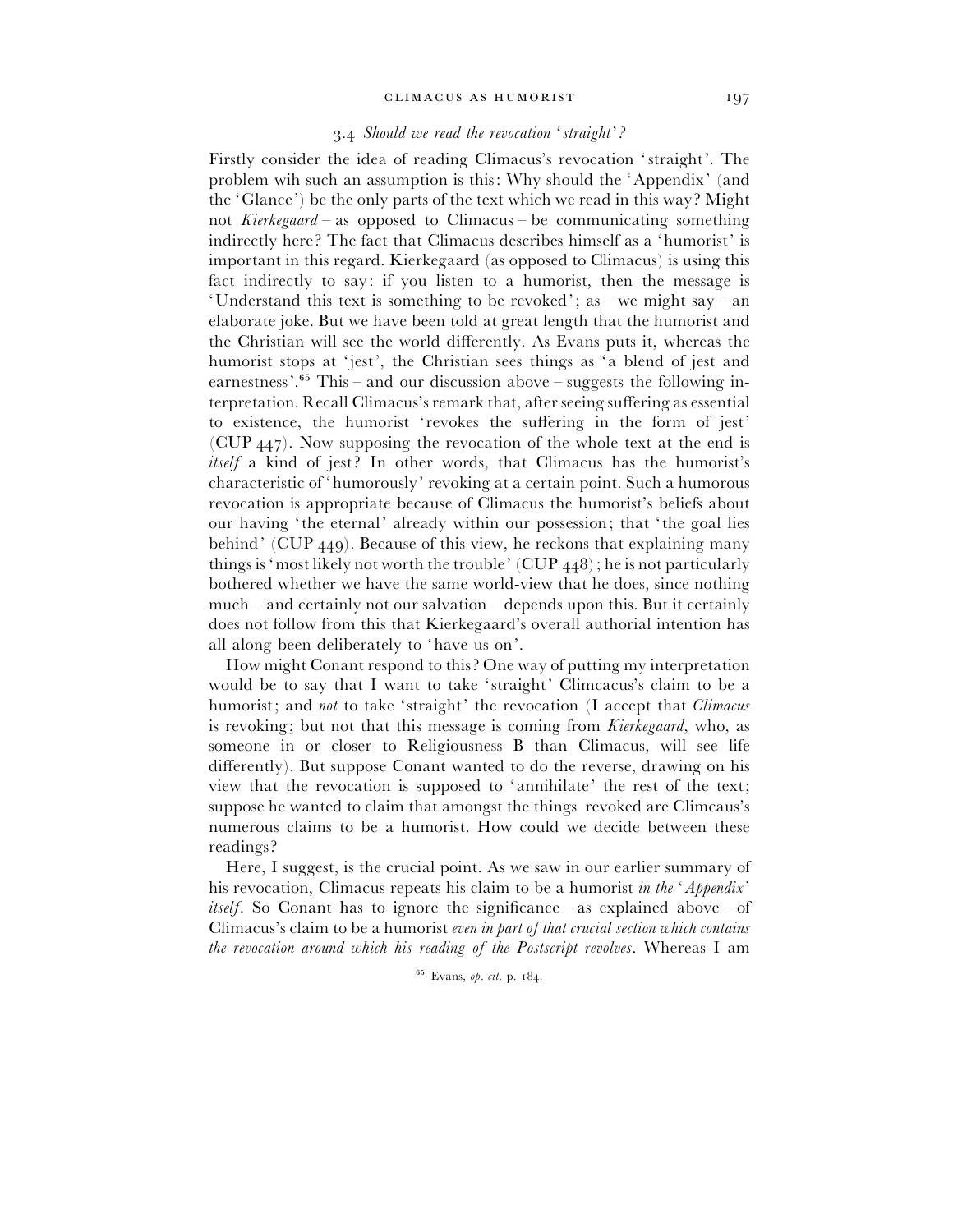suggesting that Climacus revokes the text, but *qua* humorist; Kierkegaard (*qua* 'Christian-religious' indirect communicator<sup>66</sup>) is slyly telling us that this is just what we should expect from a self-confessed 'humorist' like Climacus. Ultimately I am saying: Why should we take Climacus's view of his own writing to be *Kierkegaard*'*s* view, any more than we should take the work of, say, the aesthete A in Volume 1 of  $Either/Or$  to be so?<sup>67</sup> Climacus's telling us that he is a humorist – and explaining in the main text what this means – is a reason not to do so. Granted, we have been given this explanation in the text that Conant often seems to be claiming is intended to be nonsense. But I do not see any reason to view Climacus's remarks on irony and humour as nonsensical; nor does Conant claim them to be so. And I would argue that I am being more consistent in my reading in that Conant overlooks the importance of that part of the section he wants to stress which is not convenient; that is, the part of the 'Appendix' in which Climacus says he is a humorist.

To be fair to Conant, we should point out that in two places, he does explain what *he* thinks is the significance of Climacus's describing himself as a humorist; but this, I shall now argue, is inadequate. 'The humour of Climacus's doctrine', Conant tells us in the first article, 'is that it gradually subverts any possible hope for a ground upon which the integrity of a distinction between the absurdity of the paradox and mere nonsense could be drawn.'<sup>68</sup> Now we might well ask: is that all? Why should we accept that this, and this alone, is 'the correct point of departure'<sup>69</sup> of understanding what Climacus means when he describes himself as a humorist? Why is there no need to consider the lengths to which Climacus goes to distinguish irony from humour; the outlook of the humorist from that of a Christian, and so on ? If he were to assert that there is no need because these discussions occur in the (revoked) main text, Conant would owe us an explanation as to why we should view Climacus's remarks on irony and humour as nonsense. Moreover, Conant's overlooking the fact that Climacus distinguishes irony from humour leads him to blur what is, for Climacus, an important distinction. He does this when he simply maps the contemporary understanding of 'humour' as an all-encompassing umbrella term on to Climacus's description of himself as a humorist, by quoting a passage in which Climacus in fact talks about *irony*. According to Conant, in a passage crucial to the 'frame' of the

<sup>&</sup>lt;sup>66</sup> Recall Kierkegaard's claim, in *The Point of View for my Work as an Author*, that the 'entire purpose' of the pseudonymous authorship was ' religious'. At one point, Kierkegaard says: 'Once and for all I must earnestly beg the kind reader always to bear *in mente* that the thought behind the whole work is: what it means to become a Christian' (*The Point of View*, trans. Walter Lowrie (London: Oxford University Press, 1939), p. 22n.) And *The Point of View* is, its subtitle informs us, 'a *direct* communication; a report to history'.

<sup>&#</sup>x27;history'.<br><sup>67</sup> Although Conant, not unreasonably, castigates other commentators for conflating Climacus and Kierkegaard, he is not above doing this himself. See section  $3.5$  of this article for an example.<br><sup>68</sup> MWS, p. 261.<br><sup>69</sup> MWS, p. 280n.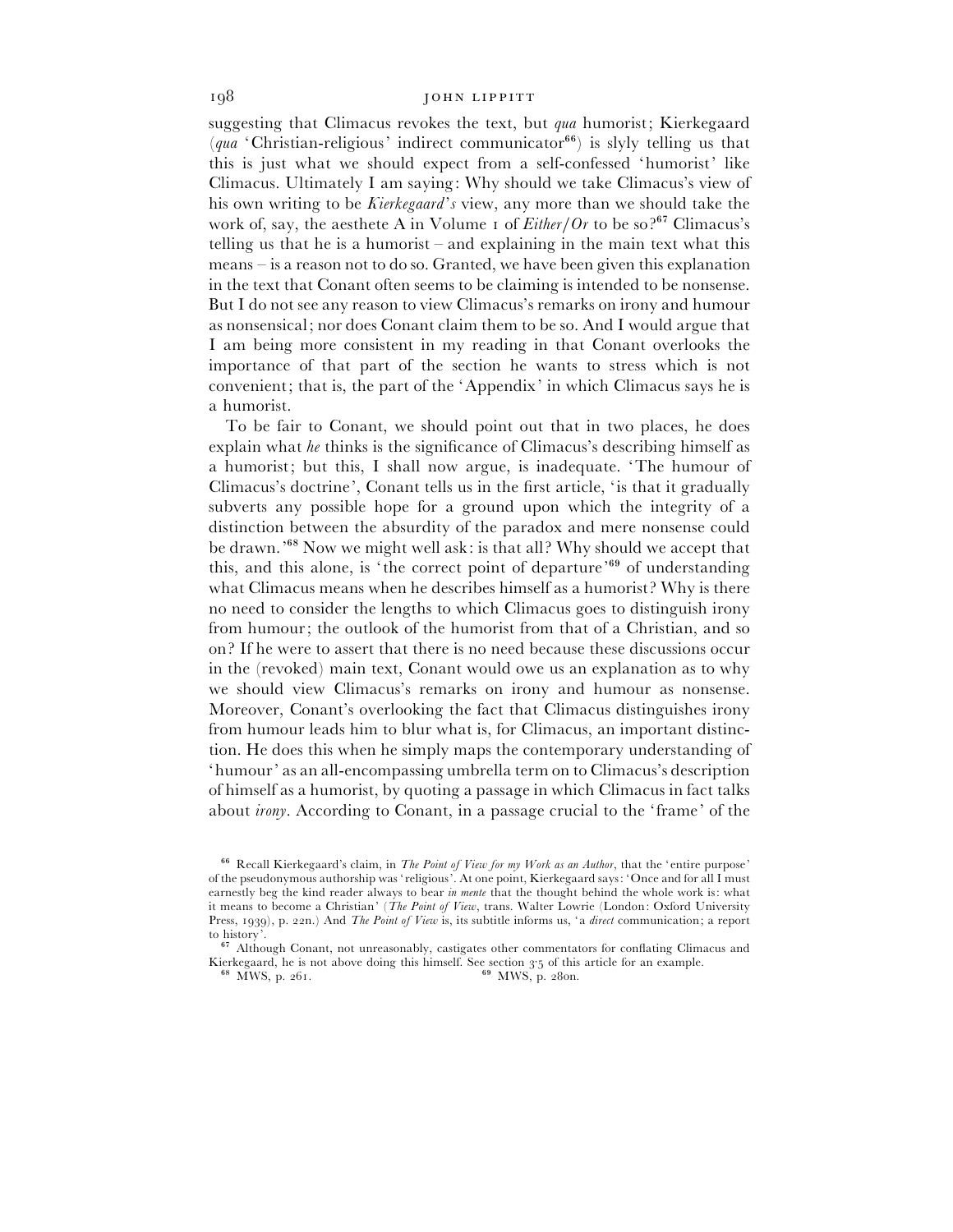work, Climacus says that what caused the reviewer of *Philosophical Fragments* to have ' the most mistaken impression one can have' of that text was that he managed to 'leave out the humour<sup>70</sup> No; 'humour' is the wrong word here, given Climacus's very definite usage of that word to mean something more gentle than irony; as focusing upon aspects of the human predicament which we all share, rather than as a catch-all term which would include even the most savage, 'unsympathetic' irony. What Climacus *actually* says is that the reviewer has gone wrong in omitting to mention ' the indefatigable activity of *irony*, the *parody* of speculative thought in the entire plan, the *satire* in making efforts as if something *ganz Auzerordentliches und zwar Neues* [altogether extraordinary, that is, new] were to come of them, whereas what always emerges is old-fashioned orthodoxy in its rightful severity' (CUP 275n, my emphases).<sup>71</sup> Irony, parody, satire: all branches of 'the comic' (Climacus's all-encompassing term), but no mention of 'humour' (in Climacus's very *specific* sense of the term). This quotation clearly cannot be used, therefore, as Conant attempts to use it; to provide ' the correct point of departure' for explaining Climacus's claim to be a 'humorist'. (Note, too, that this explanation comes from Conant's being forced to rely, for *his* explanation of what Climacus means by his claim that he is a humorist, on a part of the text which is the 'frame' of the work.)<sup>72</sup>

Conant offers a similarly 'minimal' reading of Climacus's description of himself as a humorist in his second article, when he quotes Climacus's remark that he has ' a more than ordinary sense of the comic and a certain capacity for making ludicrous what is ludicrous' (CUP  $622$ ). But he does not quote what Climacus goes on to say immediately afterwards: 'Strangely enough, I am unable to make ludicrous what is not ludicrous – that presumably requires other capacities' (CUP  $622$ ). This, I suggest, is a reference to the claim Climacus makes earlier on, that there is a form of religiousness – the ' religiousness of hidden inwardness' which borders on Religiousness B – which is 'inaccessible for comic interpretation' (CUP  $522$ ). But my main point here remains what it was in relation to the mention of the humorist in Conant's first article. Namely, that while he is right to suggest that Climacus's self-description ' should cause us to carefully consider what sort of conviction he has in the doctrines he sets forth', $7<sup>3</sup>$  Conant's own consideration is not detailed enough. As I have been arguing, a more careful consideration of what Climacus takes a 'humorist' to be will suggest different conclusions to Conant's.

 $\frac{70}{51}$  *Ibid.* 

<sup>&</sup>lt;sup>71</sup> Conant actually quotes essentially the same passage as this, but does not notice that there is a problem in conflating irony, parody and satire with 'humour'.

We might also note that if, as Climacus claims in the above quote, the parody is in the *plan* of the *Fragments* (and I can see that this might indeed be the case for the layout of the *Postscript* too), there is no need to infer from this that the text *itself* (in the case of the *Postscript*) is parodic. Conant does make this inference – but note that Climacus doesn't claim that the actual *text* is parodic.

<sup>&</sup>lt;sup>73</sup> KWN, p. 201.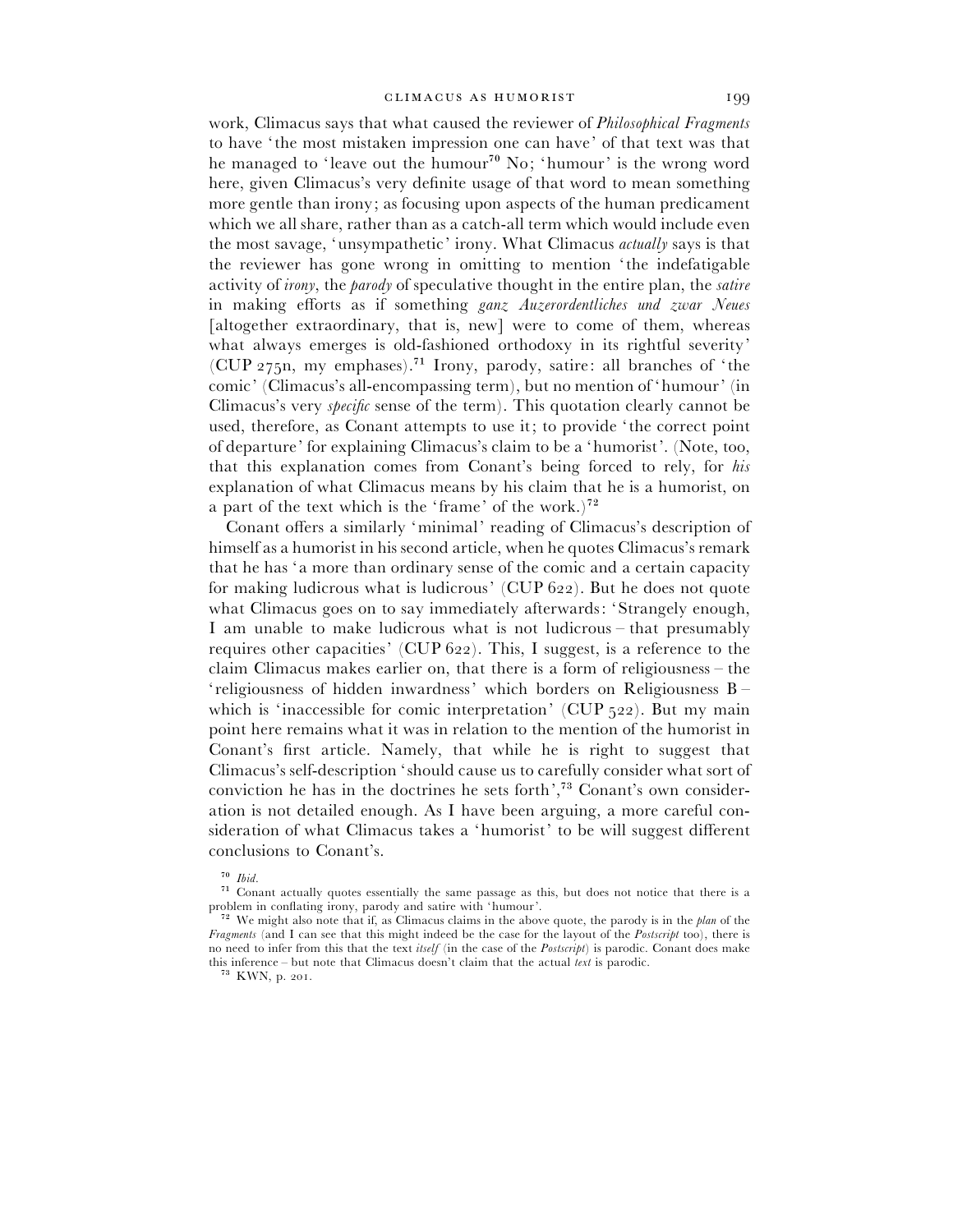I have argued that there are good reasons not to ' throw away' the content of the *Postscript*. *Pace* Conant, I would support Evans's view that Climacus's revocation 'must be taken as expressing his own attitude toward the book, not as an '' objective'' judgment that the book contains no serious content. A humorist will therefore read the book in the same spirit as it was written, a [Christian] religious individual rather differently'.<sup>74</sup> In other words, we are not compelled to take Climascus's revocation ' straight'. But there is another perspective from which Conant's position can be criticized. Let us finally deal with this.

# . *Is Climacus*'*s view* '*gospel*'*?*

Should Climacus's revocation of his own work be taken as 'gospel'? What I mean by this is that Conant seems to assume – and to castigate 'most commentators' for failing to recognize – that Climacus's is the final word on how the reader with integrity should approach the text. In other words, Conant's work assumes an implicit ' ought' with regard to the act of reading. The reader *ought* to follow Climacus's 'directions' and revoke what has been said. This is the assumption which seems to underlie the following worry: ' one of the difficulties of writing about Kierkegaard…is learning to live with the delicate burden of both facing up to and yet not collapsing under the burden of the following thought: how would *he* respond… to what I have just written about him?'<sup>75</sup>

But why is Conant so concerned about this kind of 'faithfulness' ? Stephen Emmanuel points out that 'it is a more or less received opinion amongst literary theorists that, regardless of what we may know about an author's life, it is a mistake to suppose that textual meaning is grounded in authorial intent'.<sup>76</sup> This, of course, has been an issue in aesthetics and literary theory since Wimsatt and Beardsley's classic paper on the so-called 'intentional fallacy'; and, in a very different theoretical tradition, in the work of Barthes and the 'death of the author' school of literary studies. My point here is not to claim that a ' received opinion' is an indubitable truth, but rather to point out that this view of the meaning of a text appears to be the view of both Kierkegaard and Climacus. Firstly Kierkegaard. In a passage Conant is fond of quoting but here seems to overlook, Kierkegaard himself renounces any privileged perspective with regard to the views of the pseudonyms: 'There is in the pseudonymous books not a single word by me. I have no opinion about them except as a third party, no knowledge of their meaning except

<sup>(%</sup> C. Stephen Evans, *Kierkegaard*'*s Fragments and Postscript : the Religious Philosophy of Johannes Climacus* (Atlantic Highlands: Humanities Press International, 1983), p. 204. (Evans himself asserts this view, rather than adequately supporting it.) I have added the word 'Christian', since Evans's exact phrasing raises questions about humour's relation to Religiousness A which, while important in their own right, need not concern us here.

<sup>&</sup>lt;sup>75</sup> MWS, p. 279n29. Note that Conant here seems to conflate Climacus and Kierkegaard, despite having criticized other commentators for doing this.<br>
<sup>76</sup> Starker M. Enumerual *Vinkessed* and the Cana

<sup>&</sup>lt;sup>76</sup> Stephen M. Emmanuel *Kierkegaard and the Concept of Revelation* (Albany: SUNY Press, 1996), p. 8.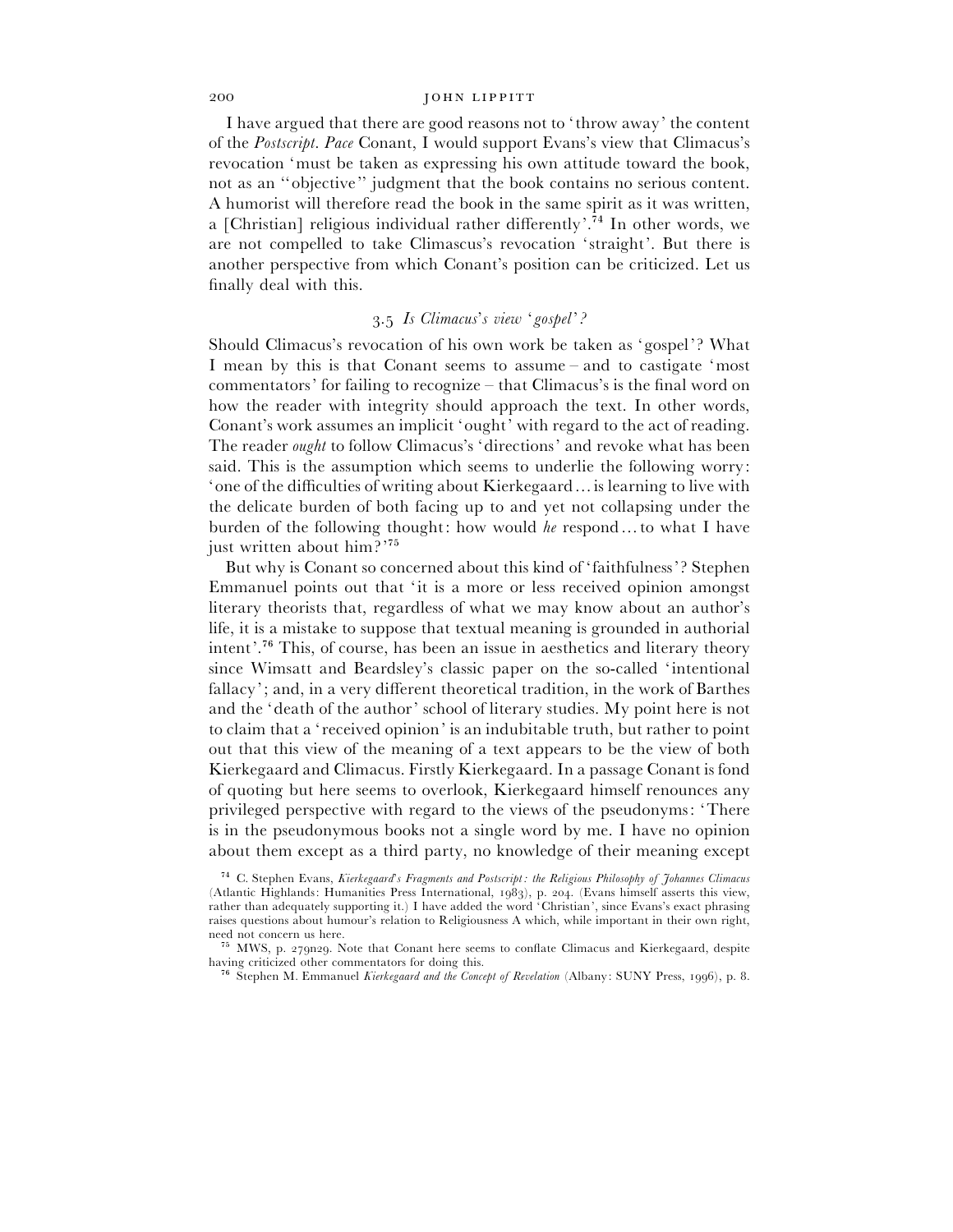#### CLIMACUS AS HUMORIST 201

as a reader.<sup>'77</sup> Secondly, Climacus himself. In the ' Glance' – an essential part of the *Postscript*'s 'frame', remember, according to Conant – Climacus praises the other pseudonyms because they have 'not said anything or *misused a preface to take an official position on the production*, as if in a purely legal sense an author were the best interpreter of his own words' (CUP  $252$ , my emphasis). If issuing 'directions' on how to read a work would be a 'misuse' of a preface, clearly the same would apply to doing so in an appendix. Yet while Conant claims that this is what Climacus is doing, Climacus's own words – and words found within the 'frame' to boot – tell us otherwise. This is further support for my earlier claim that Conant's reading of the 'frame' on which his interpretation depends is highly selective.<sup>78</sup>

## 4. SUMMARY AND CONCLUSION

Let us review the above arguments. We have been considering Conant's claim that the *Postscript –* like the *Tractatus –* contains material that is simply nonsensical, and that we are supposed to be able to see this if we read the text alright. Conant is wise to focus attention upon Climacus's revocation of the text. But the 'absolute paradox' with which the text culminates is not intended to be read as simple nonsense. In arriving at such a view, Conant overlooks the fact that the views on the ' absolute paradox' expressed in Kierkegaard's journals (and by the Christian pseudonym Anti-Climacus), seem the same as those of Climacus. The ' absolute paradox' differs from ' simple, old garden variety nonsense' not in being 'more nonsensical' than such ' ordinary' nonsense, but in being *offensive* owing to the *existential allegiance* which it demands. Also, in reading the revocation as 'directions' for how to read the *Postscript*, Conant provides no reasons to show that this is not simply a *modest denial of authority* on Climacus's part. Close attention to Climacus's self-presentation shows this modesty, together with the lack of a sense of urgency, to be an important aspect of Climacus's character. This is, in fact, connected to the next argument, in which we accused Conant of reading Climacus's revocation too ' straight'. He pays insufficient attention to Climacus's description of himself as a 'humorist'; the clues the *Postscript* gives us as to the humorist's *tendency* to issue ' revocations'; and the difference between the outlook of a humorist and that of a 'Christian-religious' individual which indicates that we are in no way compelled to take such revocations too seriously. The revocation is *one* view – that of a 'humorist' – on how the text can be read. Linked to this, we questioned, finally,

<sup>&</sup>lt;sup>77</sup> Soren Kierkegaard, 'A First and Last Declaration', appended to the end of the *Postscript*, p. 626, following Climacus's 'An Understanding with the Reader', and signed 'S. Kierkegaard'.

In KWN, Conant suggests the following way of reading the *Postscript*: 'if what one seeks is a mode of writing that can help the philosophically-inclined reader to overcome his ''forgetfulness'', then what is required is a literary form which will avoid ''dogmatizing'' and which allows the author '' to withdraw himself" in such a manner that the reader is left to confront himself" (KWN, p. 204). But a pseudonymous author issuing 'directions' as to how his work should be read is hardly going to achieve this end.